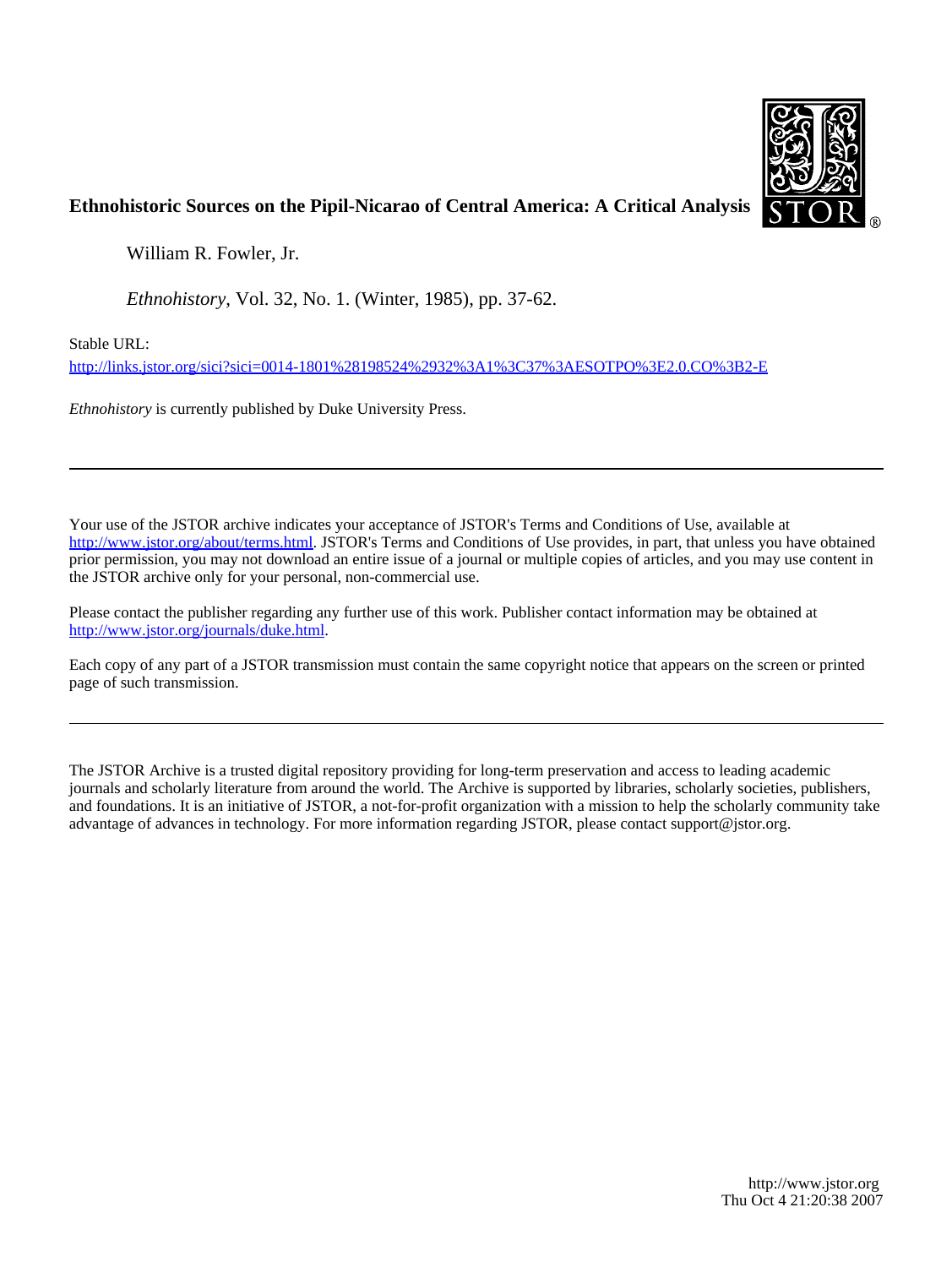#### **ETHNOHISTORIC SOURCES ON THE PIPIL-NICARAO OF CENTRAL AMERICA: A CRITICAL ANALYSIS**

#### **William R. Fowler, Jr. University of North Dakota**

#### **Abstract**

A substantial corpus of documentary data exists for the ethnohistoric study of the Pipil-Nicarao, the Precolumbian Nahuat-speaking groups of Central America. Since the middle of last century, scholars have shown a sustained interest in the Pipil-Nicarao. But until recently an explicit historiographic analysis of the sources on the Pipil-Nicarao had yet to be conducted. A detailed critical analysis of the authorship, origin, reliability, relative importance, and interrelationships of the sources is presented here. The kinds of information that the sources provide on the Pipil-Nicarao and their neighbors are outlined. The importance of systematic critical studies in ethnohistoric research is emphasized.

One of the most pressing needs in the ethnohistorical analysis of specific cultures is for a rigorous review of sources that may be used. This is no less tru'e of ethnohistory in Mesoamerica than anywhere else, a point emphasized in the past by both Nicholson (1955) and Carmack (1972).

The purpose of this essay is to provide a brief critical review of the importance and reliability of the major sources for an ethnohistoric study of the Pipil-Nicarao of Central America; their migrations, demography, economy, social and political organization, and other aspects of their culture. For the most part an emphasis is placed on the major published sources and on lost or misplaced documents that are referred to in the published material. The primary goal is to examine the most important sources in order to ascertain what they contain of use in writing a prehispanic ethnography of the Pipil-Nicarao. This paper is also offered as an example of the rigorous analysis of historiographic sources, an illustration of the importance of systematic critical studies in ethnohistory.

The Pipil and the Nicarao were Nahuat-speaking groups who moved from central and southern Mexico into Central America in several complex stages or "waves" of migrations which began possibly as early as **A.D.** 700 and continued until about **A.D.** 1350 (Thompson 1948; Borhegyi 1965; Luckenbach and Levy 1980; Fowler 1981). Their movements, one of the clearest cases of large-scale migration in Mesoamerican prehistory, were probably indirectly connected with the collapse of Teotihuacan and both directly and indirectly related to the expansion and later demise of the Toltec empire (Davies 1977; Weaver 1981). An important consequence of the latest series of Nahuat incursions into Central America was the splitting up of the Pipil and the Nicarao and the movement of the latter into Nicaragua at about **A.D.** 1200 (Healy 1980; Fowler 1981).1

Nahuat speakers eventually came to control prime agricultural lands and other economic resources in Pacific Central America. At the time of the Conquest, the Pipil were primarily located in the Escuintla region of southeastern Guatemala and most of western and central El Salvador. There were probably also a few small Pipil enclaves in Honduras; there was certainly one in north-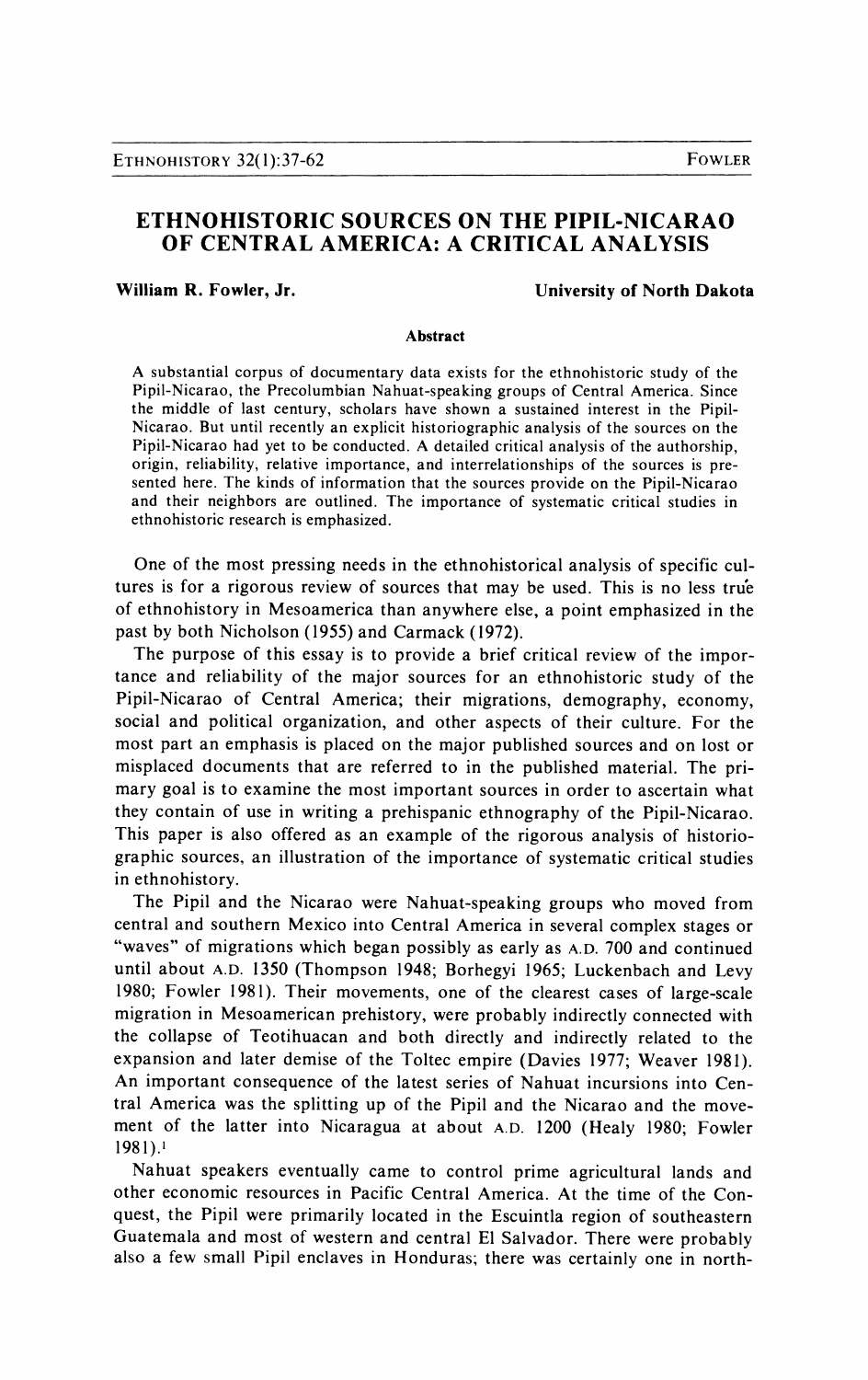

**Figure 1. Central American Nahua distribution (based on Fowler 1981: 469-523). The enclaves in southeast Nicaragua and in Panama might have spoken Nahuatl rather than the Nahuat dialect of the language.** 

eastern Honduras. Their neighbors were the Xinca and the Cakchiquel, Pokoman, and Chorti in Guatemala; the Pokoman, the Chorti, and the Lenca in El Salvador; and the Lenca, the Paya, the Jicaque, and possibly the Chontal Maya in Honduras (Fowler 1981, 476-508). The Nicarao held a small area in northwestern Nicaragua, most of the Rivas region of southwestern Nicaragua, and possibly a part of the Guanacaste region of northwestern Costa Rica. They shared these regions with two other groups of Mexican origin, the Chorotega (or Mangue) and the Subtiaba (or Maribio), as well as a small group called the Tacacho whose linguistic affiliation is unknown (Fowler 1981, 509-18).2 The historical distribution of the Pipil and the Nicarao is shown in Figure 1.

Approximately 2,000 Nahuat-speaking Pipil maintain an indigenous way of life in western El Salvador, most of them in the towns of Cuisnahuat and Santo Domingo de Guzmán (Kaufman 1974; Campbell 1975). The Nicarao were either removed from Nicaragua by the slave trade or effectively exterminated by warfare and epidemics within a century after the Conquest (Radell 1976; Newson 1982), although remnants of a Nahuat-speaking population may have survived in southern Nicaragua into the mid-19th century (Squier 1852,  $2:313-14$ .

The basis for classifying and grouping the sources is the identity of the authors and their interdependency. Ethnic identity serves to split the sources into two main groups: native sources and European/Creole sources. The category of native sources includes documents produced by indigenous writers, either in glyphic form or in the native language expressed in European script.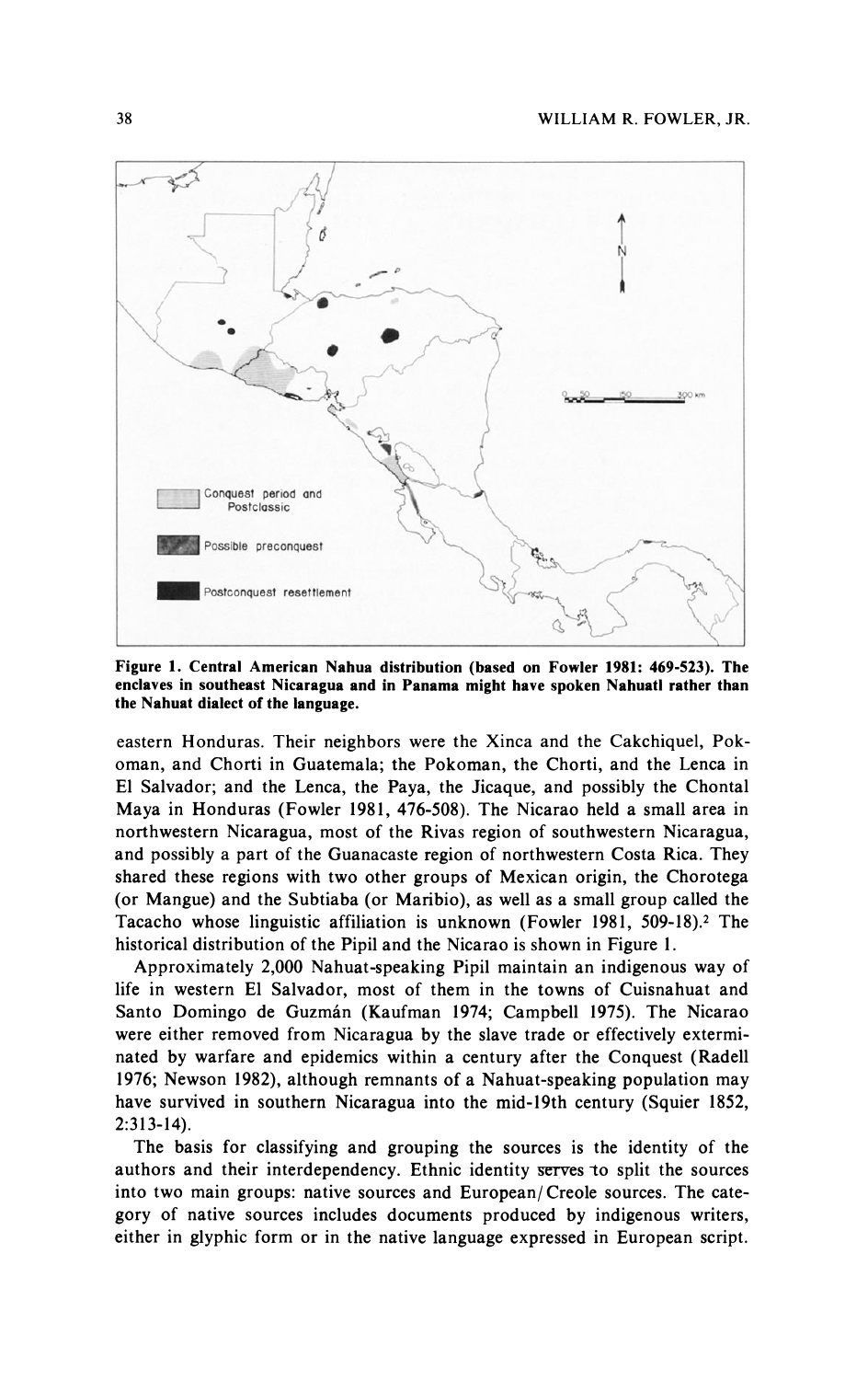European/Creole sources may be further subdivided on the basis of their personal statuses or positions. This results in the four broad subcategories of conquistadors, historians and quasi-ethnographers, royal officials, and travelers. The conquistador sources are arranged in rough geographical order of the places of their conquests. The other European/ Creole sources are arranged in chronological order. This ordering is, however, violated at times in order to emphasize the dependence of one source upon another.

#### **Native Sources**

The existence of native manuscripts among the Pipil and the Nicarao is indicated by statements made by Diego Garcia de Palacio (1881, 35) and by the historians Fuentes y Guzmán (1932-33, pt. 2, bk. 2, ch. 5, p. 91; chs. 11-12, pp. 108-110; bk. 3, ch. 8, p. 143; bk. 4, ch. 1, p. 172; ch. 10, p. 204), Oviedo y Valdés (1851-55, pt. 3, bk. 42, ch. 1, p. 36), and López de Gómara (1946, 284). Herrera y Tordesillas (1934-57, dec. 3, bk. 4, ch. 7, p. 395), who mistakenly copied Gómara on this matter, was confused when he stated that in Nicaragua only the Chorotega had books. Unfortunately, none of the Pipil-Nicarao manuscripts mentioned by the historians is known to exist today. At least four Pipil documents were well known by Fuentes y Guzmán, however, and he recorded sufficient information on them to permit a partial, albeit rather unsatisfactory, reconstruction of their origins and contents. In addition to the Pipil documents discussed by Fuentes, a manuscript written in Nahuat was discovered recently in Santa María Ixhuatán, Guatemala.

The *Manuscrito Pipil* was cited by that title by Fuentes y Guzman in his account of Pipil history and social organization (1932-33, pt. 2, bk. 2, ch. 5, p. 91). He gave no indication of where or when it was written, nor did he state where he obtained it. Carmack (1973, 74) has suggested that Fuentes obtained the document while serving as *alcalde mayor* (governor) of Escuintla or Sonsonate. It is entirely reasonable to suppose that the document may have come from one of these two major Pipil regions, but, although he knew the region intimately, I know of no evidence that Fuentes y Guzman ever held the post of *alcalde mayor* of Escuintla. It is possible that Fuentes's father, who was *corregidor* (governor) of Escuintla, obtained the manuscript there and passed it on to his son. It is *impossible* that Fuentes found the document while acting as *alcalde mayor* of Sonsonate, for he did not assume that post until 1698, three years after he had completed the second part of the *Recordacibn Florida* in which he referred to the Pipil manuscript.

Because the *Manuscrito Pipil* contained information on the conquest of the region around Jumay, Ixhuatán, and Jalpatagua in southeastern Guatemala (Fuentes y Guzman 1932-33, pt. 2, bk. 3, ch. 8, p. 143), this writer is inclined to attribute the provenience of the document to this region. The same evidence would indicate a postconquest date of composition for at least parts of the document. If the entire document was composed after the Conquest, the parts of it cited by Fuentes which contained data on preconquest Pipil history and social and political organization may have been based on an earlier manuscript. The fact that the *Manuscrito Pipil* included preconquest and Conquest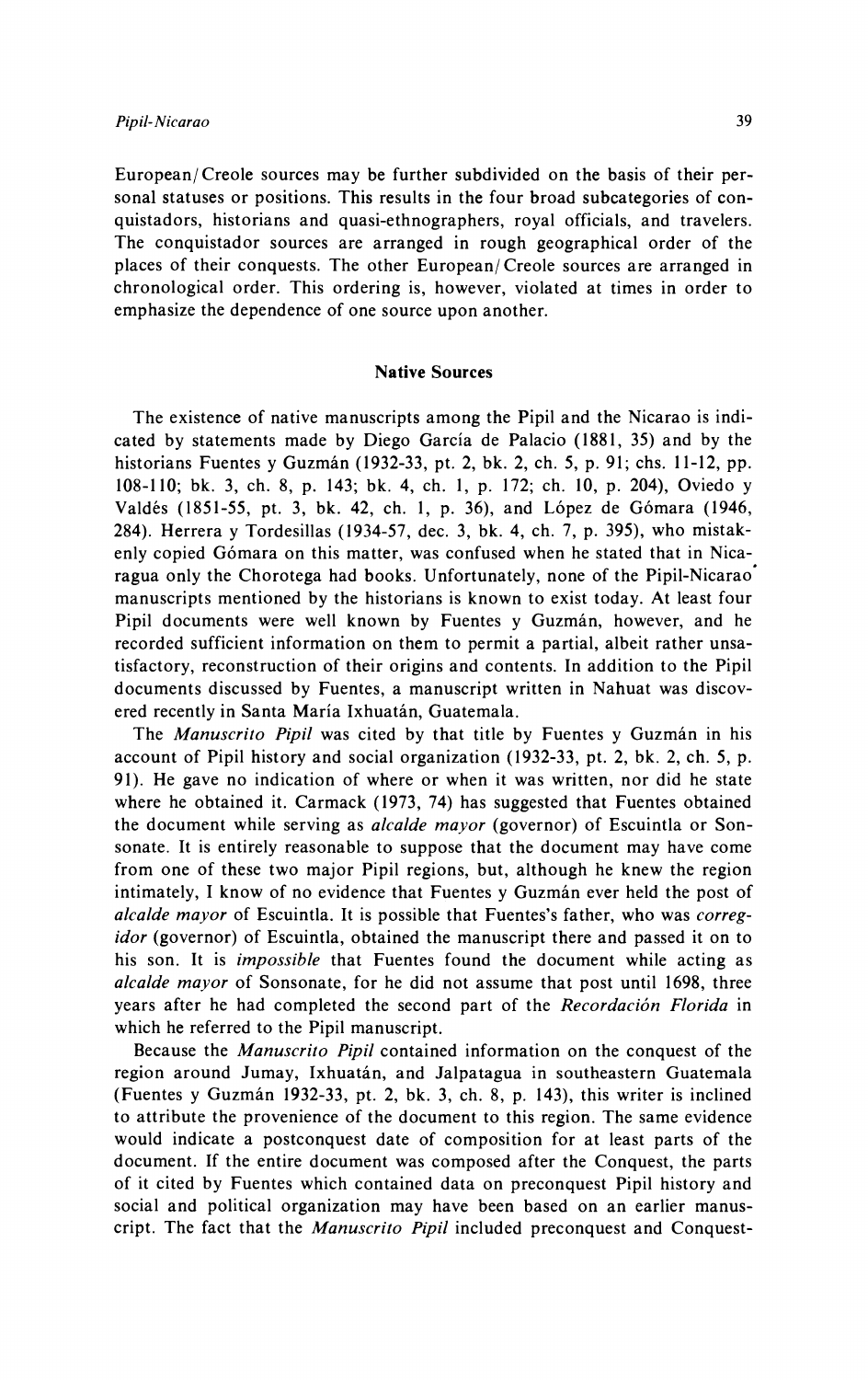period historical information raises the possibility that it may have been broadly similar in content to the *Annals of the Cakchiquels* (Recinos and Goetz 1953).

Fuentes y Guzman (1932-33, pt. **2,** bk. 2, ch. 11, pp. 108-10) discussed two so-called *pergaminos* (parchments) which were brought to him from Sonsonate by the priest Juan de 10s Rios. To judge from Fuentes's description, these were Pipil tribute records. Various symbols in the tribute lists were described and illustrated by Fuentes. From these it is evident that the Pipil used the typical Mexican vigesimal system of numerical notation similar to that used in the second part of the Codex Mendoza (Galindo y Villa 1925, folios 19-25). Fuentes also described and illustrated several ideographic glyphs for various tribute commodities, a glyph for a ruler's name, and a place-name glyph (1932- 33, pt. 2, bk. 2, ch. 11, pp. 109-10).

The historian referred explicitly to his confusion and difficulty in deciphering the glyphs. One may infer, therefore, that the notations were not accompanied by Spanish glosses and that the documents probably dated to a preconquest or early postconquest time. Regarding the provenience of the tribute lists, since Los Rios, who obtained the documents for Fuentes, was a resident of Sonsonate, it is reasonable to assume that the records came from one of the many Pipil towns in the region surrounding Sonsonate (for example, Izalco, Nahuizalco, Nahulingo, and Caluco).

Fuentes y Guzmán also described and illustrated a carved wooden board which was brought or sent to him from Nicaragua by the Mercedarian friar Luis Xirón (Fuentes y Guzmán 1932-33, pt. 2, bk. 2, ch. 12, pp. 110-11). In spite of its Nicaraguan origin, Fuentes attributed the artifact to the Pipil. Interestingly, the same ruler's name glyph that Fuentes illustrated from one of the Pipil tribute lists also appeared on the board. According to Fuentes's informant, Xirón, the board marked the passage of time and completion of a 52-year the cycle. This appears to be true, for Fuentes's illustration clearly shows several Mexican calendrical glyphs, including the glyph for the completion of a cycle, a bundle of thin sticks tied together (cf. Thompson 1948, 14). But it is surprising that the board also appears to have had glyphs for rulers' names, tribute commodities, and aboriginal conquests. If the interpretation that the "calendar board" contained a record of aboriginal conquests is correct, then a preconquest date for its execution is indicated.

A document written in Nahuat was discovered by Lyle Campbell in 1972 in the *alcaldia* of Santa María Ixhuatán, Guatemala, one of the towns that may be the place of origin of the *Manuscrito Pipil.* The document consists of 55 folios. It has yet to be studied in detail for its content, but Lawrence H. Feldman (personal communication, 1981) has made a preliminary analysis of the manuscript, and I have made a cursory inspection of a photocopy of the document. Its title, proclaimed on the cover page, is *La Escritura de Ixhuatan.*  The text is almost entirely in Nahuat, although some Spanish has crept into some of the dates cited and Spanish names occur throughout. There are at least two references to Pedro de Alvarado and at least one to "don Carlos Emperador." The events recorded in the document span the period from approximately **A.D.** 1400 to 1620. The document has a series of entries relating to other towns in southeastern Guatemala and western El Salvador such as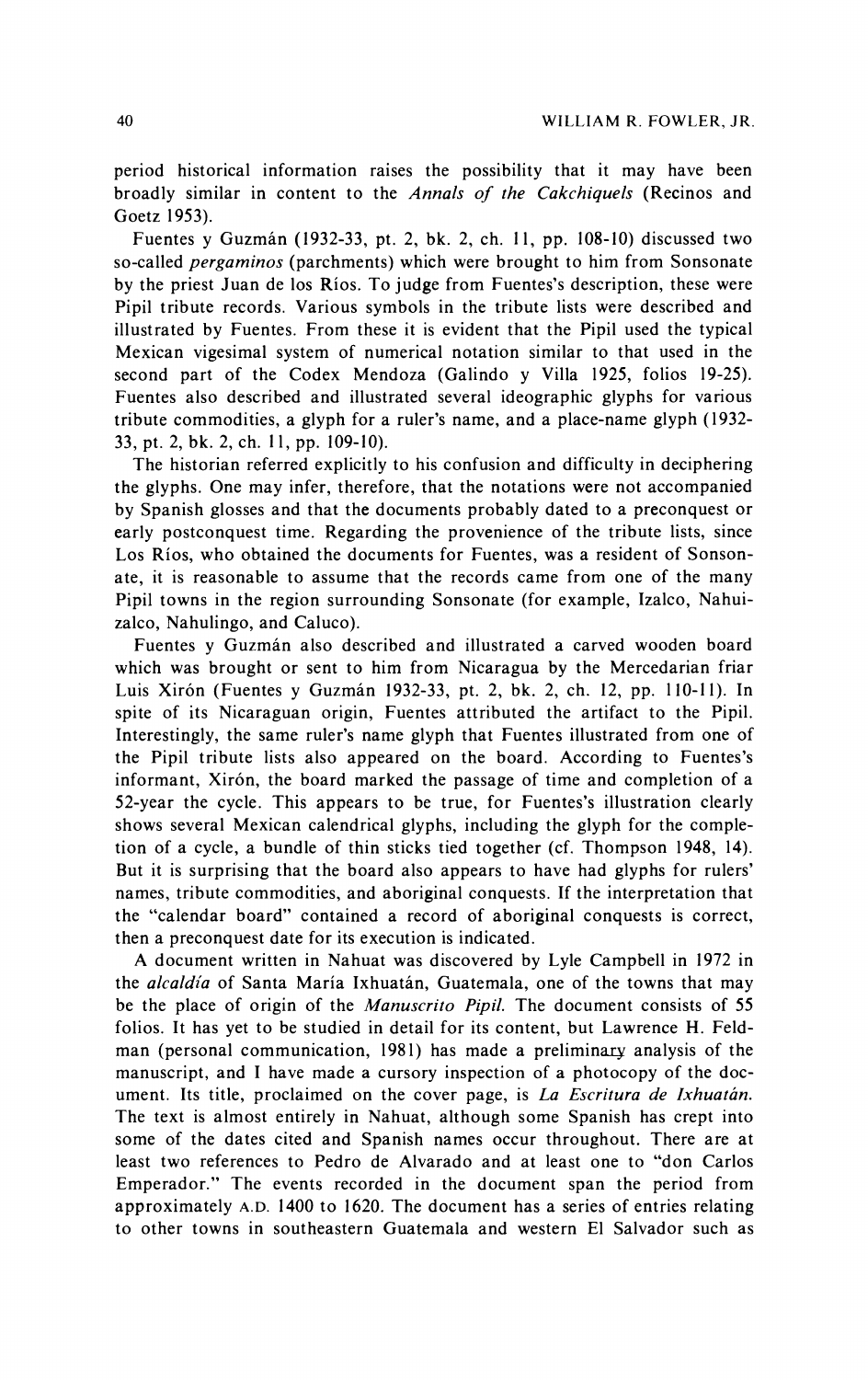Jalpatagua, Comapa, Jumay, and Mopicalco. Obviously, *La Escritura de Ixhuatan* has the potential of providing some very useful data on preconquest and postconquest Pipil economic and cultural patterns.

Two famous Highland Maya documents, the *Annals of the Cakchiquels*  (Recinos and Goetz 1953) and the *Popol Vuh* (Recinos 1947; Edmonson 1971),3 are important although they have no direct information on the Pipil or the Nicarao. In the *Annals* there is a significant mention of Alvarado's expedition to the Pipil capital of Cuscatlan in central El Salvador, and his siege of Panatacat, near Escuintla, which was planned in the Cakchiquel capital, Iximche (Recinos and Goetz 1953, 121-23). A transcription error committed by Brasseur de Bourbourg in his study and French translation of the *Annals,* made in 1856 (see Gibson and Glass 1975, 392), resulted in the invention of a Salvadoran national folk hero, the renowned Pipil chieftain Atlacatl. According to Recinos's interpretation, Panatacat or Atacat (rendered by Brasseur as "Atlacatl") was a Cakchiquel designation for the town of Escuintla (Recinos and Goetz 1953, 122, n. 232). In the Recinos and Goetz translation, the document states that "twenty-five days after his arrival in the city [Iximche], Tonatiuh [Alvarado] departed for Cuzcatán, destroying Atacat on the way. On the day of 2 Queh [9 May 1524] the Spaniards killed those of Atacat" (1953, 122-23). Recinos has rectified Brasseur's error, but two problems remain. *Atacat* is Nahuat-not Mayan-and it does not have a locative ending. Perhaps Atacat was indeed a Pipil ruler, but of Escuintla, not Cuscatlan. Recent studies by Francis Polo Sifontes (1979; 1981) of the *Titulo de Altonenago,* a 16th-century legal document, provide further information relevant to this matter. This document arose from a land dispute between the Cakchiquel of Alotenango and the Pipil of Escuintla. The Cakchiquel testimony confirms that there was a locality referred to in the document as Panacal or Panacaltepeque located one league to the north of Esquintepeque (Itzcuintepec, modern Escuintla) (Polo Sifontes 1979, 15-18; 1981).

The second Highland Maya document, the *Popol Vuh,* contains material on Quiche myths, cosmology, ritual, legends, and history. The historical section of this document (Recinos 1947, 186-264; Edmonson 1971, 145-255) narrates the story of the immigration of the founders of the three original Quiche lineages to the mountains surrounding the Quiche basin, their conquests, and the establishment and growth of the Quiche state (Carmack 1973, 27). The Quiche represent a dynamic fusion of Toltec (Nahuat) priest-rulers with the autochthonous Maya population of the central highlands of Guatemala (Carmack 1977, 4). The history of this fusion is recorded in the *Popol Vuh.* The relevance of the *Popol Vuh* to the Pipil-Nicarao derives partially from the Toltec heritage of the Quiche and from the fact that its historical content is indispensable to our understanding of the preconquest culture history of southeastern Mesoamerica.

#### **European/Creole Sources**

A number of European and Creole authorities whose collective works span the period from the time of the Conquest to the late 18th century contributed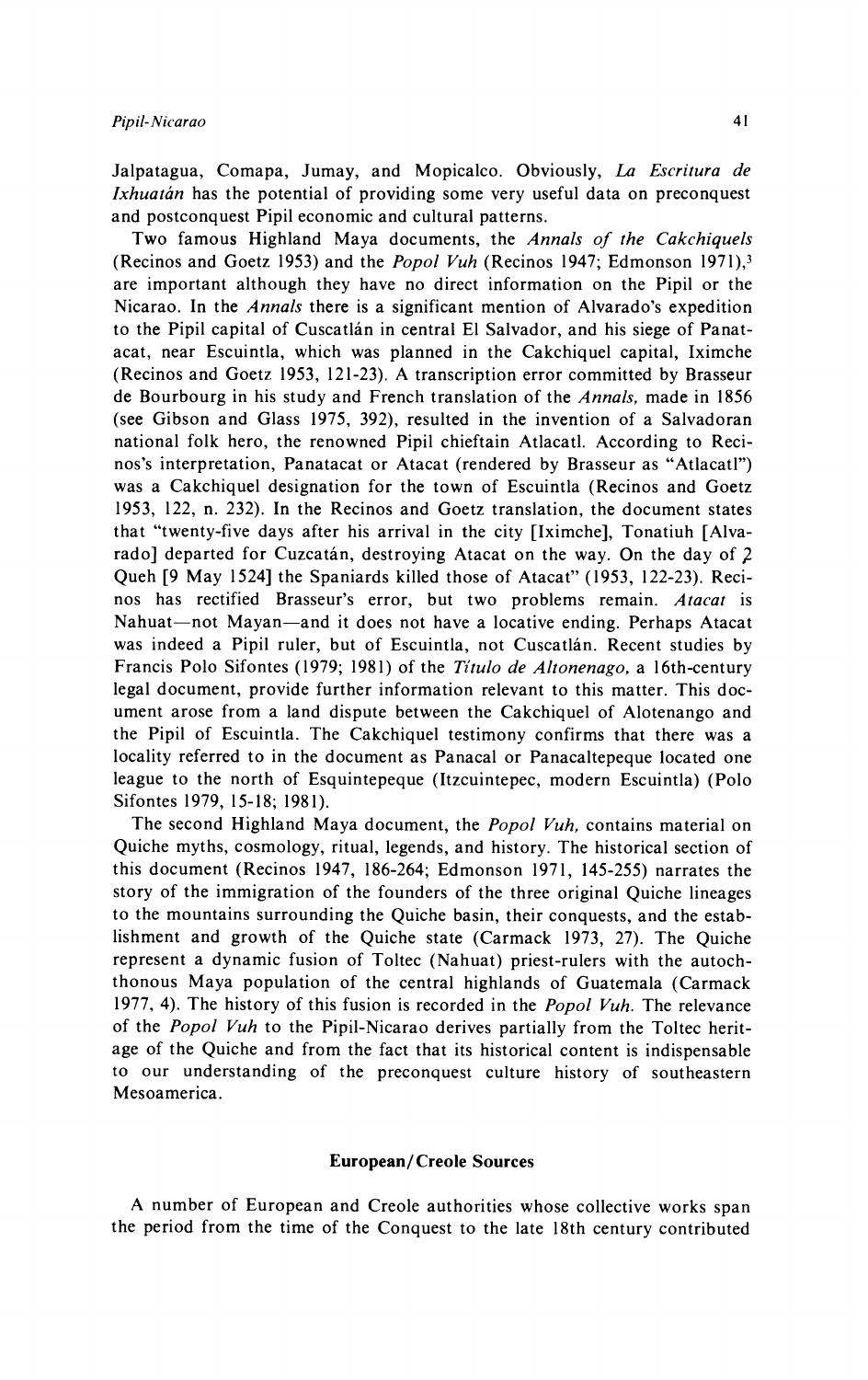useful information on the Pipil and the Nicarao as well as other indigenous groups of Central America. The important traditional accounts of the Pipil-Nicarao migrations recorded by the central Mexican historians Motolinia and Torquemada are relatively well known4 and will not be dealt with here. Instead, the focus will be on several sources who provided data on such diverse topics as Pipil-Nicarao economy, social organization, warfare and militarism, religion and cosmology, preconquest history, and geographical distribution. These include the conquistadors Alvarado, González Dávila, Cereceda, and Andagoya; the historians and quasi-ethnographers Martyr D'Anghera, Oviedo y Valdés, Bobadilla, Fuentes y Guzmán, and Vázquez de Espinosa; the royal officials Garcia de Palacio, Pineda, and Lopez de Velasco; and the travelers Benzoni, Ponce, and Cortés y Larraz.

#### *Conquistadors*

The best eyewitness account of the conquest of Guatemala and El Salvador known to exist is found in the letters that Captain Pedro de Alvarado sent to his commanding officer, Hernán Cortés.<sup>5</sup> Alvarado was born about 1486 in Badajoz, Extremadura, Spain. Nothing is known of his formative years. He and his four brothers served with Diego de Velazquez in the conquest of Cuba (Recinos 1952, 8-17), and after seven years in Cuba Alvarado joined Juan de Grijalva on the first expedition to Yucatan (Mackie 1924, 27). He joined Cortés in 1519 to undertake the conquest of Mexico, in which Alvarado played a major role. On 6 December 1523, with the subjugation of Mexico effectively complete, Cortés dispatched Alvarado from the great city of Tenochtitlán to conquer the province of Guatemala. According to Cortés's own account, Alvarado took with him on the mission 120 cavalrymen, 300 foot soldiers, 160 horses, four cannon with powder and ammunition, and an unspecified number of native auxiliaries (Cortés 1963, 226). The Texcocan chronicler Ixtlilxóchitl (1891-92, 1:391) stated that Alvarado was accompanied by 20,000 Mexican troops, but this figure appears to be exaggerated. The size and force of Alvarado's invading army is important, for it forms part of the data base with which to approach the problem of Conquest-period Pipil demography (Barón Castro 1942; Daugherty 1969).

Alvarado sent at least four letters to Cortés detailing the events of his forays into the southern territories of New Spain. Only two of these are extant. They were first published as an addendum to Cortés's fourth letter to the emperor (Cortés 1525). Since then they have been translated into Italian, French, and English and reprinted in various sources (Esteve Barba 1964, 270, 633-34). A useful edition is a facsimile version of a copy of the original with an English translation published by the Cortés Society (Alvarado 1924).

Alvarado's fourth letter is of special interest for the study of the Pipil. In it he described his encounters with the Pipil chiefs and warriors of southeastern Guatemala and western and central El Salvador. Because he was in contact with the native cultures of this area before Spanish influence, his reports are of prime importance. Unfortunately, however, Alvarado observed only those aspects of native culture which were of interest to him as a military captain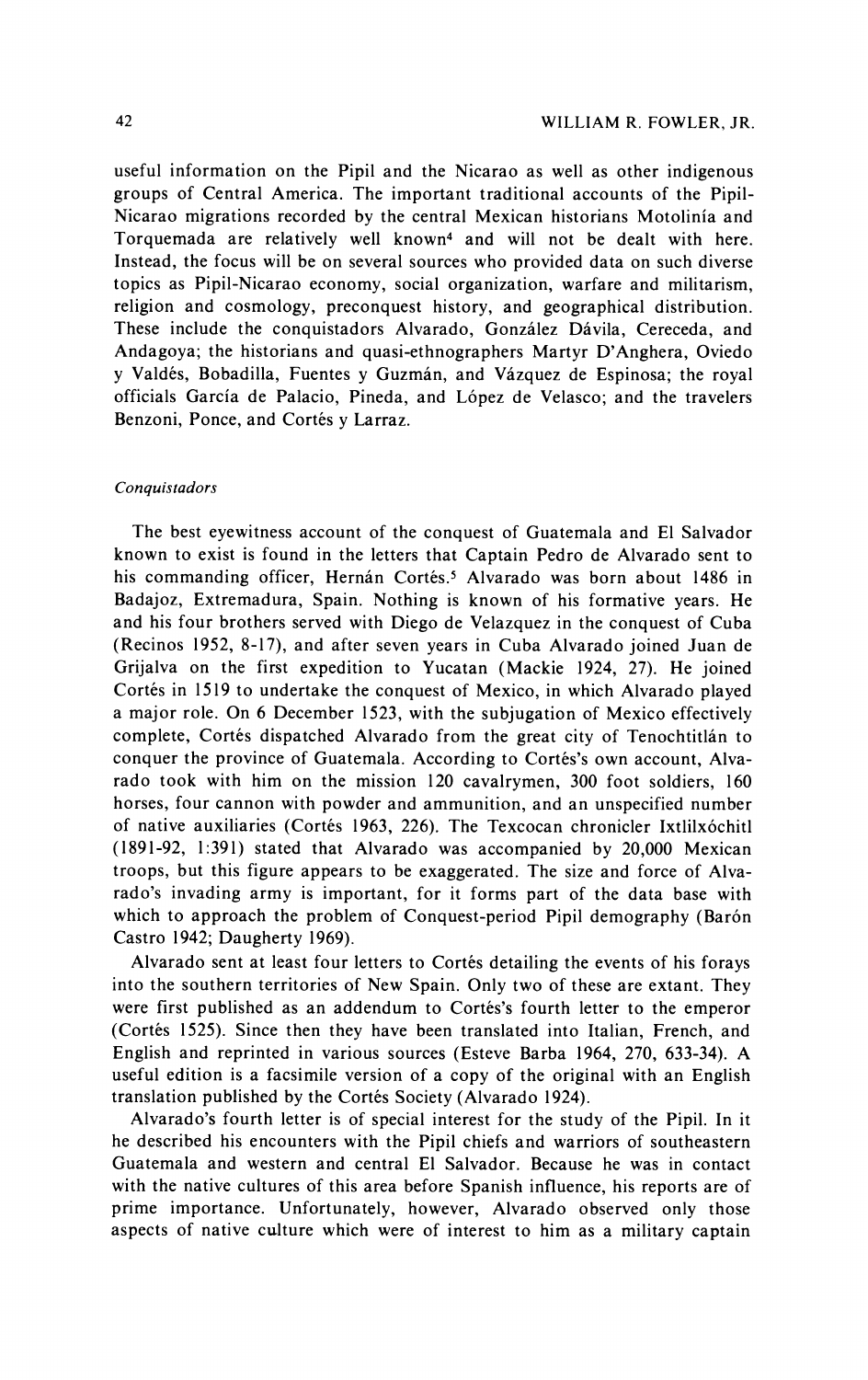with the aim of conquering and exploiting the enemy. He paid special attention, therefore, to such things as native military tactics, weaponry, population size, settlement patterns, and geography. Although the information is limited, it is very useful on these topics, and the letters are full of the freshness of being written in the field, a quality which enhances their value as primary documents.

Alvarado overestimated the importance of his conquest, comparing it with that of Cortés. A certain amount of exaggeration can be detected in his account, but he appears to be generally reliable as a source of limited data. He was very ethnocentric and had a great disdain for native culture, but his reporting is not seriously tarnished by these attitudes. One may lament the fact that there was a great deal of information on the Pipil (and the Highland Maya) which escaped Alvarado's attention, but a general validity can be assumed for the facts that he did see fit to put down.

The first Spanish explorer to enter the territory of the modern republics of Costa Rica and Nicaragua was Gil González Dávila (not to be confused with the 17th-century chronicler of the same name). After an arduous and eventful voyage from Spain to Panama and a hostile encounter with the infamous governor of Castilla del Oro, Pedrarias Dávila, González began an overland journey in 1522, accompanied by 100 men and four horses, from the Gulf of Chiriqui through the Burica and Diquis regions of Costa Rica, around the north shore of the Gulf of Nicoya into the Nicoya Peninsula, and through the Guanacaste region of Costa Rica to the Isthmus of Rivas in Nicaragua (Gonzalez Dávila 1883, 8-9, 17).

González visited for ten days with the Chorotega cacique Nicoya (after whom the province was named) who informed him that 50 leagues to the north lay the town of the powerful Nicarao cacique Nicaragua (whose name, of course, the country bears). Gonzalez was well received by Nicaragua, and the cacique engaged the explorer in a lengthy philosophical dialogue before consenting to be converted to Christianity. Gonzalez did not record this discussion, but it was reported by the treasurer of the expedition, Andres de Cereceda, in a document (apparently now lost) sent to Peter Martyr who described the conversation in detail (Martyr D'Anghera 1912, dec. 6, bks. 4-5, pp. 221-25). The discourse was also reported by López de Gómara (1946, 281) who referred to the account by Martyr (Fowler 1981, 628-30).

Gonzalez himself wrote an account of the expedition in March 1524 which he dispatched from Española to Spain with Cereceda. Apart from an account of his discoveries, revenues, and conversions, the main content of the Gonzalez Dávila *relación* focuses on his intention to find the Atlantic outlet of Lake Nicaragua. Peter Martyr used the report as a source of his sixth decade (Martyr D'Anghera 1912, dec. 6, bk. l, p. 211). Oviedo also relied upon the account and quoted it extensively in the *Historia General* (Oviedo y Valdés 1851-55, pt. 2, bk. 29, ch. 21, pp. 97-107). The letter was published in Madrid in 1883 by Manuel María de Peralta (González Dávila 1883).

Various authorities (such as Bancroft [1882-87, 1:486] and Fernández Guardia [1913, 92]) have applauded González Dávila's humane treatment of the Indians. Indeed, he was an atypical conquistador: he did not resort to genocide to achieve his goals. But if his treatment of the Indians was enlightened, he does not appear to have taken much notice of their customs. At least he did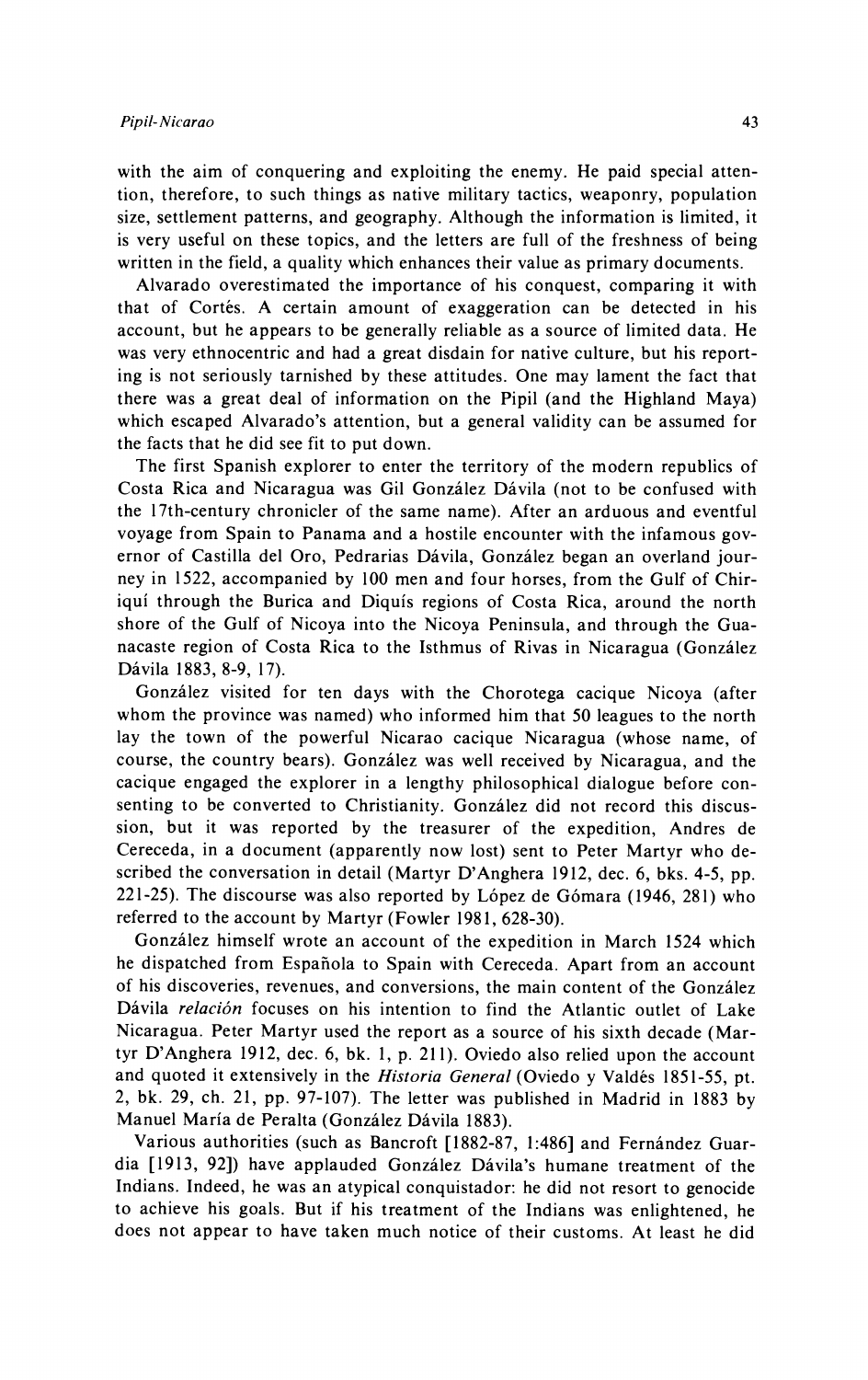not choose to write about such things in his *relacibn.* The report is important for the study of the conquest of Central America, but it contains little of any ethnographic value on the Nicarao or any other indigenous group with which he came into contact. His mission did, however, result in the writing of a report of high ethnographic quality by the treasurer Cereceda.

Andres de Cereceda wrote at least two important documents concerning the Gonzalez Davila expedition of 1522-23 and the area's native inhabitants. The first of these is an itinerary listing the caciques that Gonzalez contacted and specifying the amount of gold that each cacique contributed to the mission, the number of conversions effected in each community, and the distance in leagues between the settlements that he and Gonzalez entered. The list was preserved in the *Archivo General de Indias* (AGI) in Seville and published twice in the late 19th century (Cereceda 1870, 1883). The 1883 edition has notes by Manuel Maria de Peralta and is preferable for that reason. In the second document Cereceda included many valuable ethnographic data on the Nicarao. As far as this writer has been able to determine, this report is now lost (the likely place to search for it is the AGI), but it was summarized and quoted extensively by Peter Martyr (1912, dec. 6, bks. 4-7, pp. 221-23).

Cereceda was a keen observer, and he took a strong interest in the Nicarao. The ethnographic information on the Nicarao contained in his report includes: Nicaragua's discussion with González Dávila, settlement patterns, markets, ceremonial and elite residential architecture, religious ceremonies, human sacrifice, cannibalism, and priestly attire and paraphernalia (Martry D'Anghera 1912, dec. 6, bks. 4-5, pp. 221-32).

Some of these matters were reported in greater detail—and Cereceda is corroborated by-Oviedo y Valdés (1851-55, pt. 3, bk. 42, chs. 1, 11-13). Cereceda's contact with the Nicarao preceded that of Oviedo by five years, however, and Cereceda witnessed certain aspects of Nicarao culture, especially religious ceremonies, that Oviedo heard about but never actually saw.

Many of Creceda's ethnographic data on the Nicarao, reported by Peter Martyr, were repeated and quoted almost verbatim from Martyr's sixth decade by Lopez de G6mara (1946, 281, 283-84) and Herrera y Tordesillas (1934-57, dec. 3, bk. 4, ch. 7, pp. 396-97). In fact, the latter appears to have taken most of this information from Gomara rather than Martyr. Gomara's reliance upon Martyr is obvious; consequently, it is an error to state, as does Chapman (1960, 59), that Martyr agrees with Gomara.

Another interesting conquistador writer is Pascual de Andagoya who accompanied Pedrarias Dávila to the New World in 1514. Andayoga took part in expeditions to Nicaragua under Gaspar de Espinosa in 1519 and Francisco Hernandez de Cordova in 1523 (Andagoya 1945, 405). Andagoya traveled extensively throughout the Indies from 1514 to 1539. Probably from 1541 to 1546, while in Spain, he wrote an account of his travels including brief descriptions of the Indians and indigenous customs of the areas he had visited. A small portion of the account includes brief comments on the Nicarao (Andagoya 1945, 405-8).

Andagoya appears to have taken an interest in native culture, but unfortunately his comments on the Nicarao are all too brief to be of much value. The brevity is probably due to the fact that he was writing about 20 years after he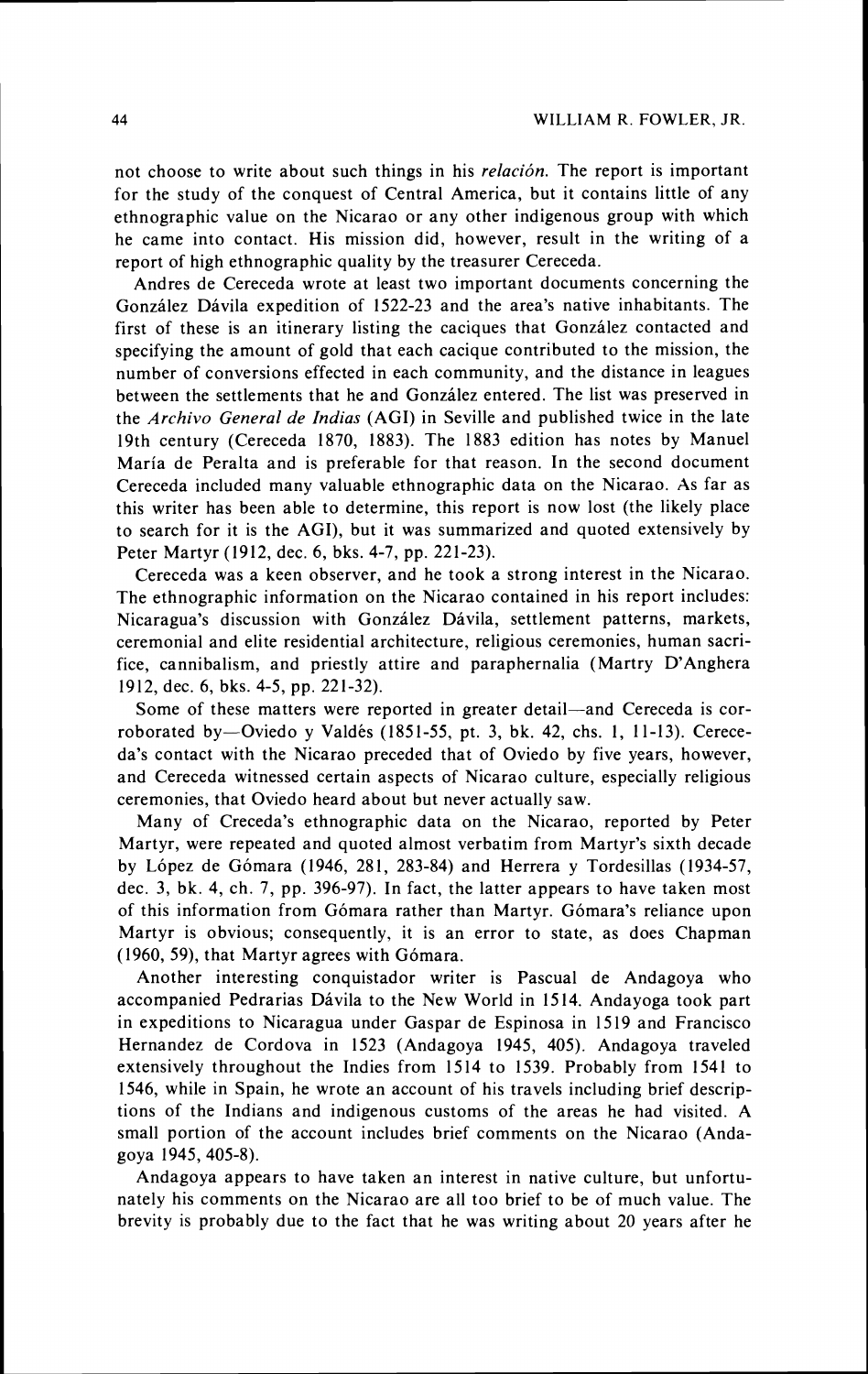had made his observations, and it may be that he had only limited contact with the Nicarao. In spite of its lack of detail, however, Andagoya's *relacibn,*  because it is of primary status, cannot be ignored. It is at least an important supplement to the more extensive sources of information on Nicararo culture such as Oviedo and Bobadilla.

#### *Historians and Quasi-ethnographers*

Although not a primary source, the writings of Peter Martyr D' Anghera (Pietro Martire D'Anghiera, Pedro Martir de Angleria) are of great value in the study of Conquest-period American ethnology. The life of the priest, diplomat, educator, and chronicler Martyr and his important work are very well known (MacNutt 1912; Wagner 1946). From the time of the "discovery" of the Americas by Columbus until Martyr died in 1526, the scholar actively collected geographical, biological, and ethnographic data on the New World. His sources were official documents, and written and verbal reports from explorers and conquistadors. Among his most illustrious informants, to name but a few, were Columbus, Cabot, and Vespucci (Esteve Barba 1964, 54). Martyr related the information that he gathered in a series of letters written in Latin to various prelates and noblemen. The letters have been compiled in two books: the *Opus Epistolarum,* a collection of 813 letters on various subjects with scattered references to the New World (Esteve Barba 1964, 52), and *De Novo Orbe Decades Ocro,* a collection of eight extensive reports on the New World written between 1493 and 1525 (Warren 1973, 47). The latter work contains considerable information on the Nicarao in Decade Six. As mentioned previously, Martyr's sources on Nicaragua were Gil Gonzalez Davila and Andres de Cereceda.

Martyr was a humanist and a naturalist. His broad interests led him to try to describe almost every aspect of the discovery of the New World, its exotic species of flora and fauna, and the strange inhabitants that the first European explorers found there. His journalistic instincts were responsible for his sensationalism and his predilection for the extraordinary.6 Martyr has been criticized, and perhaps justly, for these tendencies and for his disorganization and lack of precision in describing "new" biological species. He has also been accused of a lack of responsibility in selecting reliable informants, and one scholar (Ulloa 1948) has even questioned his personal integrity and sincerity. Although Martyr's critics are generally correct in their views, his writings merit careful attention, largely because he relied so heavily on primary sources that are now unavailable. Concerning Martyr's choice of informants, he did indeed accept exaggerated or fictitious reports at times, but he also drew information froma great many unimpeachable sources. The relevance of this fact seems to have escaped the attention of Martyr's detractors.

The printing history of the *Decades* is long and complex (MacNutt 1912, 49- 52; Palau y Dulcet 1948-77, 1:358-60). From 1511, when the first Decade was published, until the present, the work has gone through a number of editions and translations. Probably the best English translation for scholarly use is that by Francis Augustus MacNutt (Martyr D'Anghera 1912).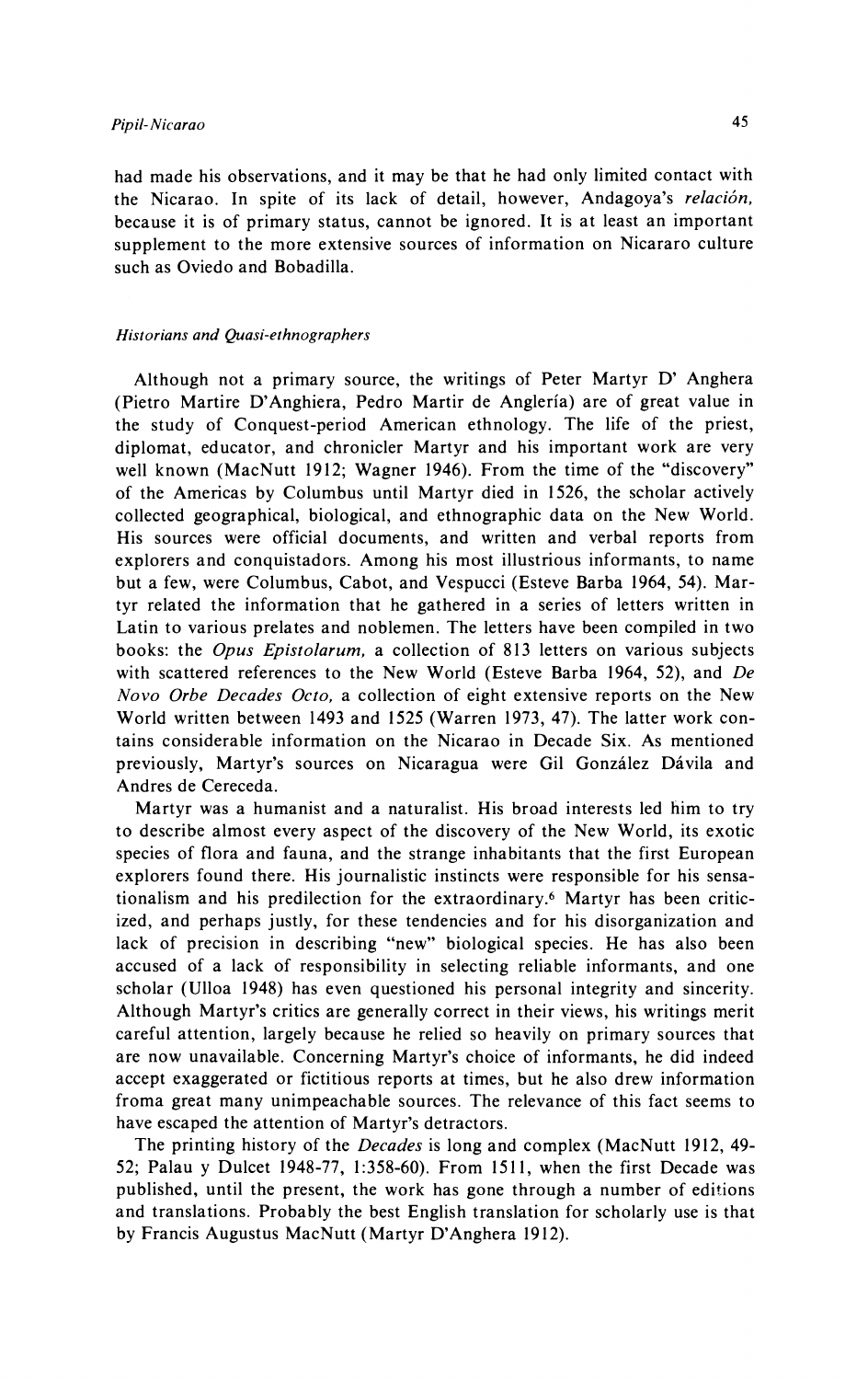Another historian who requires no introduction is the official chronicler of the Indies from 1532 to 1557, Gonzalo Fernández de Oviedo y Valdés. He first went to the New World with Pedrarias Dávila in 1514 (Amador de los Rios 1851). He later opposed Pedrarias and in 1526 succeeded in having him replaced as governor of Castilla del Oro. In 1528 and 1529 Oviedo traveled through Nicaragua where he made direct ethnographic observations on the Indians of the region, especially the Nicarao and the Chorotega (Esteve Barba 1964, 65). Oviedo recorded these observations in his massive *Historia General* y *Natural de las Indias* which was not published in full until the mid-19th century (Oviedo y Valdés 1851-55), nearly three centuries after his death.

Oviedo has been criticized as a pedant, a snob, a propagandist of counterindigenist thought, and a bad-tempered, resentful, avaricious bigot. There can be little doubt that Oviedo was indeed protective of his own interests and that he did take a very ethnocentric attitude toward the Indians; but on balance, and considering his cultural milieu, he was an excellent historian, quite a good naturalist, and even a decent ethnologist. Oviedo's primary goal as a historian was to write history in full and with veracity. As official chronicler of the Indies, he had access to a wide range of reports and unpublished documents. He also relied heavily on his own personal experience and observations, and he believed very strongly in citing the sources of his data.

Oviedo's anthropological observations covered the physiology, language, social and political organization, subsistence, economy, religion, and material culture of the indigenous groups of *Tierra Firme.'* He did not hold a favorable opinion of Indians, and some of his statements about them do not even approach reality, as, for example, when he claimed that the skulls of Indians are four times thicker than those of Christians (Oviedo y Valdés 1959, 43). But in spite of his biases and the fact that so many indigenous practices were anathema to him, he was able to record most of his observations impartially and without passing moral judgement. At times he even showed a remarkable trace of cultural relativism, as when he compared the Nicarao deities to the ancient Egyptian and Hebrew pantheons (Oviedo y Valdés 1851-55, pt. 3, bk. 42, ch. 11, pp. 101-2).\*

The greatest problem one finds in using Oviedo as a source of ethnographic data on the Nicarao is the inherent disorganization of the *Historia General.*  This is a problem of which Oviedo himself was aware as he stated,

Voy discurriendo por diverssidades de materias, diferentes e apartadas unas de otras.. .porque esta ensalada o mixtura de cosas toda es en la mesma Nicaragua.. . [I am rambling about through diverse topics, different and separated one from the other.. .because this salad or mixture of things is all in the same Nicaragua.. ..] (Oviedo y Valdés 1851-55, pt. 3, bk. 42, ch. 11, p. 107)

With careful and repeated readings, however, this problem can be overcome. Oviedo's greatest fault as an ethnographer is that at times his text is maddeningly vague about which indigenous group he was referring to when he described certain customs. This shortcoming is fortunately offset by his frequent clear and specific references to each group. Oviedo's thinking relative to the Nicarao was slightly tinged by what he had read and heard, especially in the letters of Cortés, concerning the Aztecs, but it is impossible that Oviedo could have been aware of the subtleties and detail in Aztec thought and culture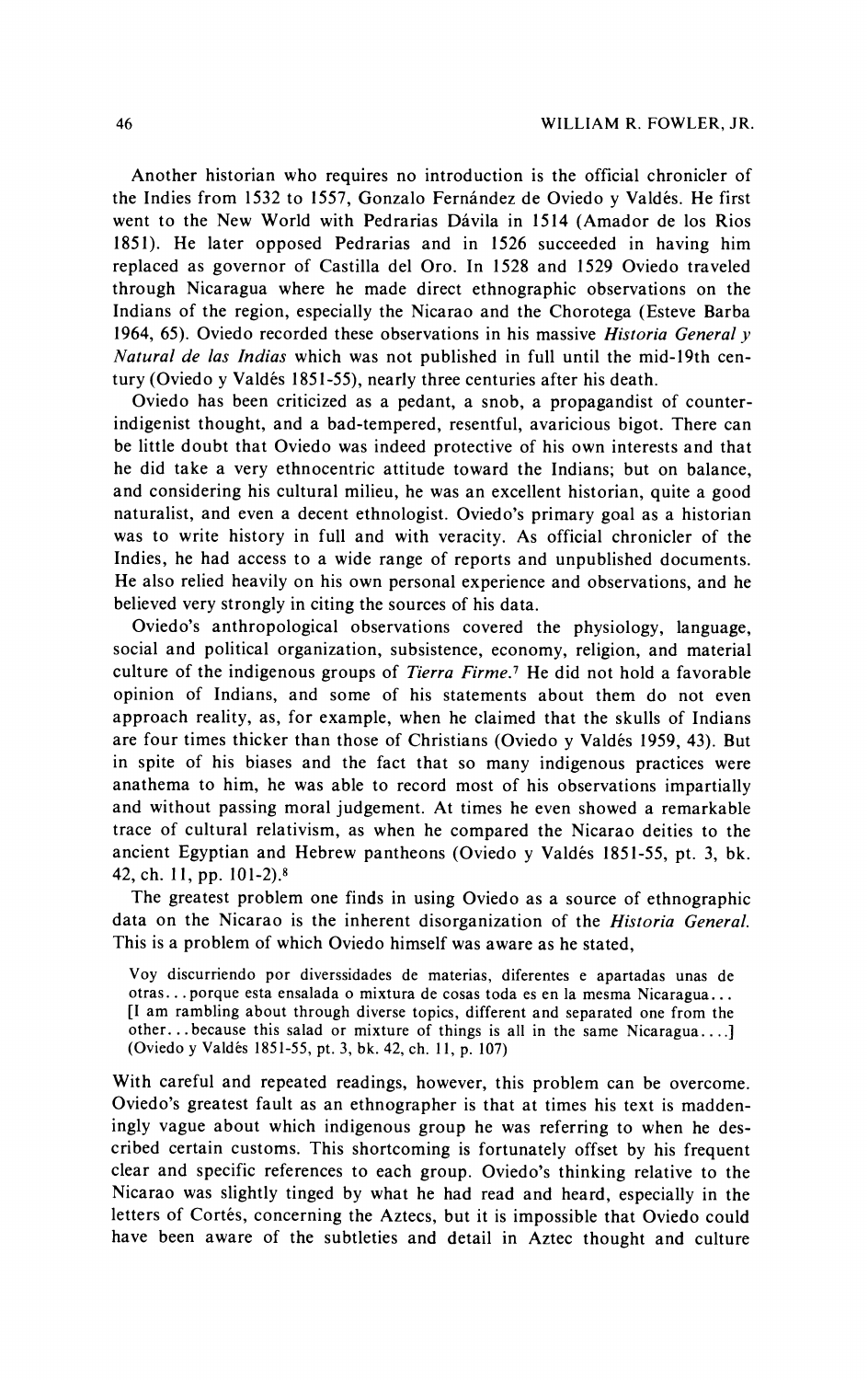which were not known to the Western world until several years after he had completed the *Historia General* (see León-Portilla 1972, 22-23).

Oviedo is by far the most extensive and the most valuable primary ethnohistoric source on the Nicarao. His importance stems from the fact that he was among the Nicarao before they fell under total Spanish domination. He entered their towns, talked with their caciques, saw their temples and houses, and witnessed several of their ceremonies. Enhancing the significance of Oviedo's work is his inclusion in Book XLII of a transcription of an interview of several Nicarao caciques and priests conducted by Francisco de Bobadilla in 1528.

Bobadilla collected some of our most important data on Nicarao religion, social and political organization, and the Pipil-Nicarao migrations. Pedrarias Dávila secured the governorship of the province of Nicaragua in 1528, and one of his first official actions was to appoint his friend Bobadilla, a Mercedarian friar, the head of a commission to investigate the religious beliefs and practices of the Indians. Pedrarias's objective in appointing the investigation was to secure evidence to dispute the evangelistic claims of Gil González Dávila and others that they had converted over 50,000 indigenous souls to Christianity (Oviedo y Valdes 1851-55, pt. 2, bk. 29, ch. 22, pp. 116-17; bk. 31, ch. 1, p. 190; pt. 3, bk. 42, ch. 2, p. 39; Bancroft 1882-87, 1:592-94, 605). Bobadilla commenced his investigation in the Nicarao town of Teoca (Tecoatega) on 20 September 1528 (Oviedo y Valdés 1851-55, pt. 3, bk. 42, ch. 2, pp. 39-40). A transcription error in Oviedo gives the year of Bobadilla's inquiry as 1538. Oviedo states elsewhere that Bobadilla, having concluded his investigation, preached a sermon in the Nicarao town of Totoaca on 2 October 1528 (1851- 55, pt. 3, bk. 42, ch. 3, p. 56). As León-Portilla pointed out (1972, 19), Pedrarias Dávila died in 1531, so he could not have commissioned Bobadilla to conduct his inquiry in 1538. Furthermore, it is known that Bobadilla went from Nicaragua to Peru where in 1538 he arbitrated a dispute between Pizarro and Almagro (Markham 1892, 101-2; Vargas Ugarte 1966, 1:120-27).

Either in Spain or in Nicaragua, Oviedo obtained a copy of the transcript of the proceedings of Bobadilla's inquiry. Realizing the ethnographic significance of the document, Oviedo published it in full in the *Hisroria General* (Oviedo y Valdes 1851-55, pt. 3, bk. 42, chs. 2-3, pp. 39-56).

Bobadilla's procedure was, first, to conduct individual interviews with eight Nicarao caciques, priests, and elders. Five of the eight responded in varying degrees of candor and precision to the friar's questions. The interviews were conducted according to a questionnaire that Bobadilla had presumably prepared prior to commencing the inquiry. The items of the questionnaire have been reconstructed by León-Portilla (1972, 38). The informants were asked whether they were Christians, and then they were questioned about their beliefs concerning the creation, life after death, and related matters. After interviewing the five informants, Bobadilla convened a group of 13 Nicarao caciques, priests, and nobles to ask them a number of detailed questions concerning their religious beliefs and practices. To conclude his investigation, Bobadilla interrogated an unspecified number of Nicarao caciques, nobles, and elders on such topics as matrimonial ritual, law, prostitution, slavery, cannibalism, political organization, the calendar and religious festivals, warfare and military organi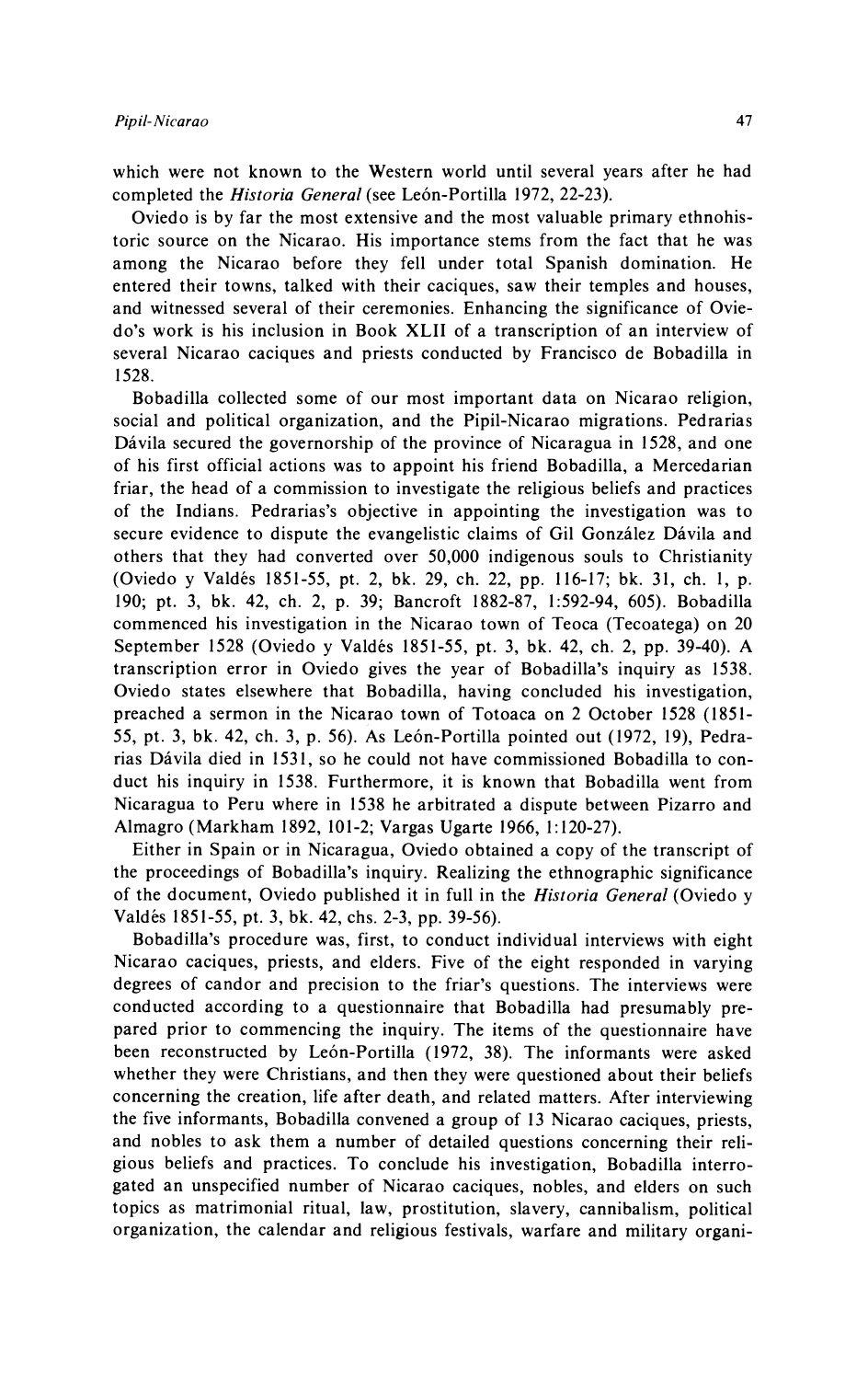zation, markets, cranial deformation, hunting, ownership of property, forms of confession and penitence, and human sacrifice.

In asking some of the questions, especially those on social and political organization, Bobadilla seems to have been guided to a certain extent by ethnographic curiosity rather than the sheer objective of his commission to show that in 1528 the Nicarao still maintained their native religious beliefs and customs. It is gratuitous to note that this goal was handily accomplished. The only serious criticism that one could have of Bobadilla's methods is that perhaps he was overly zealous and sought too hard to expose as many pagan superstitions and beliefs as possible. This may be true, but in a sense the same factor was a guarantee of thoroughness and persistence in the investigation (León-Portilla 1972, 20).

Turning to sources on the Pipil, a leading secondary source which relies heavily on lost or unavailable primary sources, including many native documents, is the *Recordacibn Florida* written in the late 17th century by the Creole patriot Francisco Antonio de Fuentes y Guzmán. Although it was completed in 1695, the work was not published in full until the early 1930s (Fuentes y Guzmán 1932-33).

Like Oviedo, Fuentes's writing is ponderous, pedantic, and disorganized, and he had an obvious bias against Indian culture, but the *Recordacibn Florida* is an important source of ethnographic data on the Indians of Guatemala. This writer agrees fully with Carmack that Fuentes "was a better student of Indian culture than is usually recognized" (1973, 184). Although Fuentes's goal in life was to write good history, ironically, his importance stems from his competence as an ethnologist rather than as a historian. Value also accrues to his work from the fact that many of his sources were native documents which are now lost or destroyed. For instance, many of his data on the Pipil were taken directly from the Pipil manuscript discussed previously. Fuentes was relatively thorough about citing his sources. He relied primarily on native documents, native informants, reports from Spanish officials, litigation papers, personal observation, tradition, and published and unpublished works of other historians (for example, Acosta, López de Gómara, and Torquemada). Carmack has noted that "any modern ethnographer would be proud to claim a similar list of sources" (1973, 185).

His prime objective was to publicize the glories of Guatemala and to praise the accomplishments of the inhabitants of his *patria,* Spanish and Indian alike (Esteve Barba 1964, 281; Carmack 1973, 186). For this reason, he was given to exaggeration when he described, for example, the size of native armies or settlements. In his efforts to eulogize the cultural achievements of the Indians, he placed more emphasis on documents than on personal observation, and the most important facts about the Indians were to him those that indicated their progress toward civilization. To these tendencies we owe Fuentes's preservation of valuable data on Pipil social and political organization, writing, and calendrics.

A good general description of the Spanish Indies in the early 17th century is the *Compendio* y *Descripcibn de las Indias Occidentales* by the Carmelite friar Antonio Vázquez de Espinosa, who traveled extensively throughout Mexico, Central America, Ecuador, and Peru from 1607 or 1608 until 1621. His com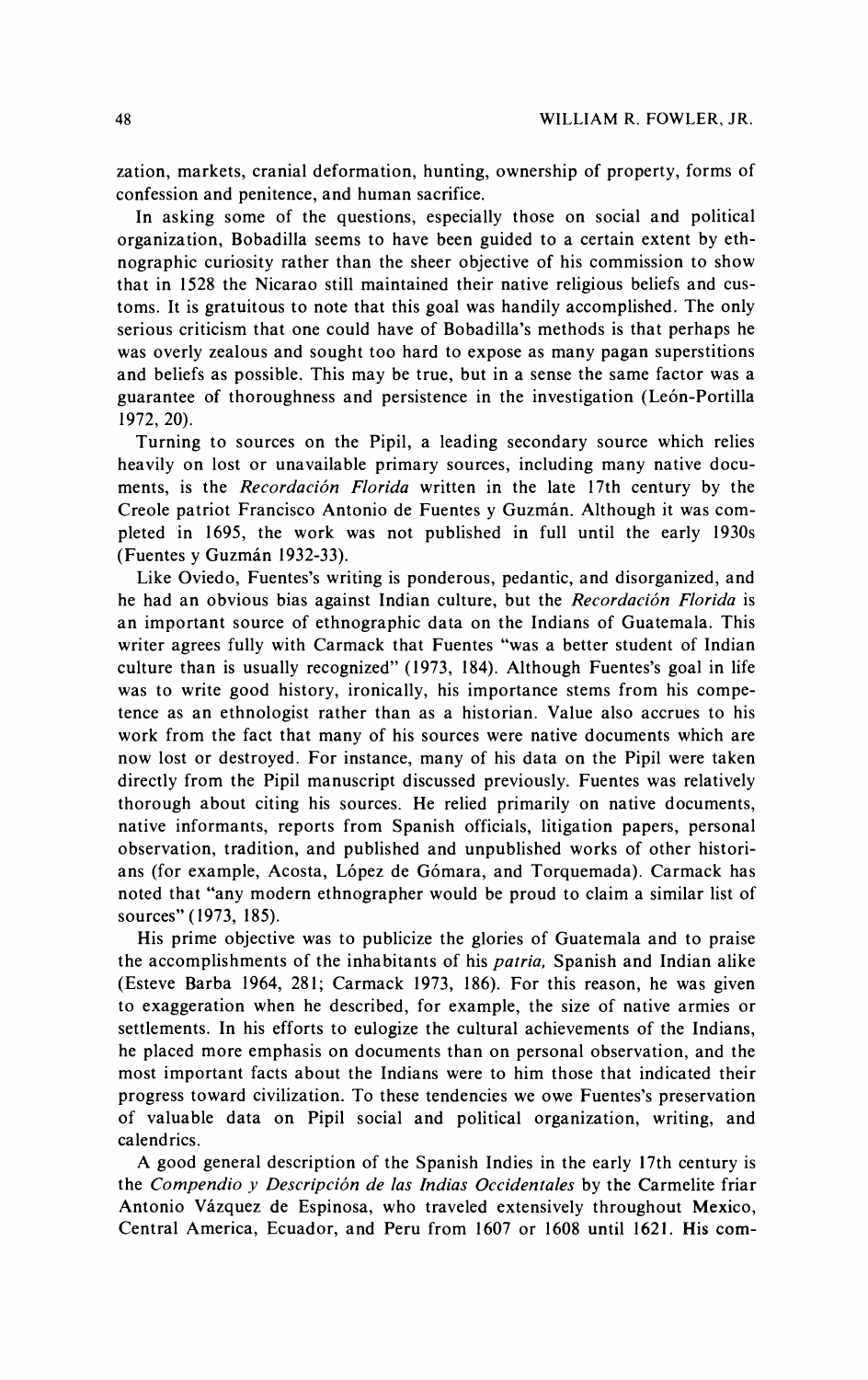pendium was written when he returned to Spain in 1622 until the time of his death in 1630 (Velasco Bay6n 1969). The original manuscript was discovered in the Vatican library in 1929 by Charles Upson Clark who published an English translation of the work in 1942 and the Spanish text in 1948 (Esteve Barba 1964, 613; Warren 1973, 53-54). The *Compendio* has also been published as a volume of the *Biblioteca de Autores Españoles (Vazquez de Espinosa 1969)*.

The fifth book of the first part of the work deals with the territory of the *audiencia* (circuit court) of Guatemala (Vazquez de Espinosa 1969, pt. 1, bk. 5, chs. 1-33, pp. 140-80). Included are comments on the geography, flora, fauna, and natural resources of all of Central America. Although Vázquez's ethnographic data are limited, his economic data are useful and pertinent to both the Pipil and the Nicarao, as well as other groups of the area. This section is based primarily on personal observations, but it is obvious that he relied to a certain extent on an earlier report by Diego Garcia de Palacio.

#### *Royal Officials*

The most important primary 16th-century source on the Pipil is the *relacibn*  written to King Philip I1 by Lic. Diego Garcia de Palacio (Fowler 1982). Palacio was educated for a nautical and military career, and from 1572 to 1579 he served as *oidor* (associate justice) of the *audiencia* of Guatemala9 (Warren 1973, 103). The year after he received this appointment, the Council of the Indies sent to royal officials a 135-item questionnaire on the geography, resources, population, native customs, and so on, of Spanish overseas possessions (Cline 1972, 189). This form was a precursor of the 50-item questionnaire of the *Relaciones Geograficas* of 1578-86. In response to the 1573 questionnaire, Garcia de Palacio wrote his famous *relacibn.* 

As Carmack (1973, 127) has pointed out, a note appended to a 16th-century *relacibn* dealing with the Verapaz region of Guatemala by Francisco Montero de Miranda (1954, 358), which was addressed to Garcia de Palacio, states that the original Palacio manuscript bears the date 8 March 1574. On the other hand, Joaquin Garcia Icazbalceta (1896-99, 6:86), who once owned the manuscript, gave the date of its composition as 8 March 1576, and all published versions of the document repeat this date. **A** scribe's error at the end of the manuscript actually gives the date as 8 March 1676; this is an obvious mistake and intended for 1576. There is no date in the heading paragraph nor on the outside of the manuscript itself. Garcia Icazbalceta's cover page for the document has the date as 8 March 1574. There are marginal notes in various hands in the manuscript, many of which consist of the date 1574 and other dates. Aside from the marginal notes, the manuscript is all in the same copyist's hand, with the final line by Garcia de Palacio himself and his signature.10 This evidence would seem to indicate that the *relación* was first composed in 1574 and perhaps revised or put into final form in 1576.

The Garcia de Palacio *relacibn* has been published in English, French, Spanish, and German.<sup>11</sup> One of the best known editions is that which was issued with a somewhat imprecise English translation by E. G. Squier in 1860. The author has compared all the Spanish editions of the document, and in his opin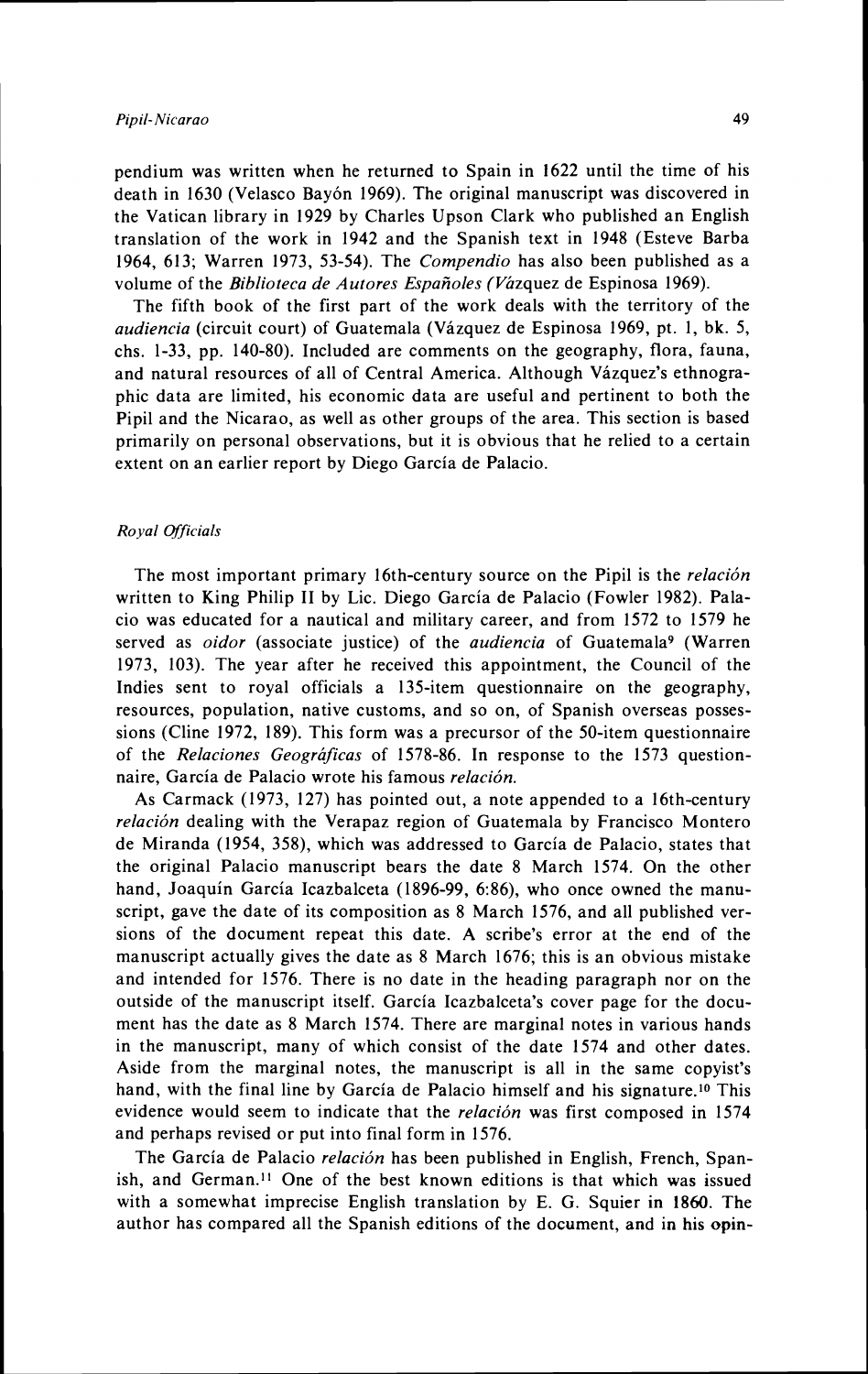ion the best for scholarly use is one published in 1881 with notes by Alexander von Frantzius and León Fernández (García de Palacio 1881).

Palacio conducted firsthand ethnographic research in preparation for the writing of his report. He began his travels in the Guazacapán region of eastern Guatemala starting at the Michatoya River and continuing into western El Salvador as far as the Lempa River (Garcia de Palacio 1881, 7-9). He also visited the ruins of Copan, Honduras, where he obtained a native manuscript of some sort (Garcia de Palacio 1881, 47-50). Palacio was the first European visitor to Copan and the first to write a description of the ruins. Much of his account, especially the descriptions of the towns and regions that he entered, is based on personal observation. On historical matters he was conscientious about seeking reliable informants, usually elders (Garcia de Palacio 1881, 50). He also relied to a lesser degree on native documents, and according to Carmack (1973, 146) there is evidence that he consulted a Pipil manuscript. It seems that he also solicited written reports from secular and clerical officials such as Montero de Miranda (1954), but he did not cite these sources in his  $relacion.$ 

A valuable aspect of the document is Palacio's summary of the late 16thcentury geographical distrbution of indigenous linguistic groups in Chiapas, Guatemala, El Salvador, Honduras, Nicaragua, and Costa Rica (Garcia de Palacio 1881, 5-6). A few other highlights of the report are: a description of salt making on the coast of Guazacapán (p. 9), a description of cacao trees and native rituals associated with their planting in the Izalco region (pp. 15-17), comments on pottery making in Ahuachapán (p. 21), and a description of the method of extracting balsam on the Balsam Coast of El Salvador (p. 28).

The most important part of the *relación* is a very well-drawn description of Pipil culture in Asunción Mita, eastern Guatemala (pp. 34-44). This aspect of the report clearly shows the great personal interest that Palacio took in native culture. Included in the description are details on Pipil religion, social and political organization, militarism and warfare, and material culture. The source of Palacio's data on the Mita Pipil is unknown; Carmack (1973, 128) has suggested that the information may have come from a Spanish priest in the area.

Palacio's major shortcoming as a source is his lack of citation. He was not prone to exaggeration, nor was he driven by religious zeal to expose the demonic customs of the savages (although he did aver the opinion that Satan was responsible for the great linguistic diversity of southeastern Mesoamerica). His major motivations in writing about native culture seem to have been intellectual curiosity and his duty to the Crown to report the facts as he perceived them. Apart from his *relación*, further evidence of Palacio's knowledge of native culture is provided by a set of directions and ethnographic guidelines that he prepared for royal officials assigned to conduct tribute counts (Garcia de Palacio 1940).12

Compared to his contemporaries, Palacio's ethnographic capability was indeed prodigious. Among 16th-century students of indigenous Mesoamerican culture, he is surpassed in quality of information only by the likes of Sahagún, Motolinía, Torquemada, Ixtlilxóchitl, and Landa. As a postconquest ethnographer of Central American cultures, he was a near equal of Oviedo in competence if not in prolixity.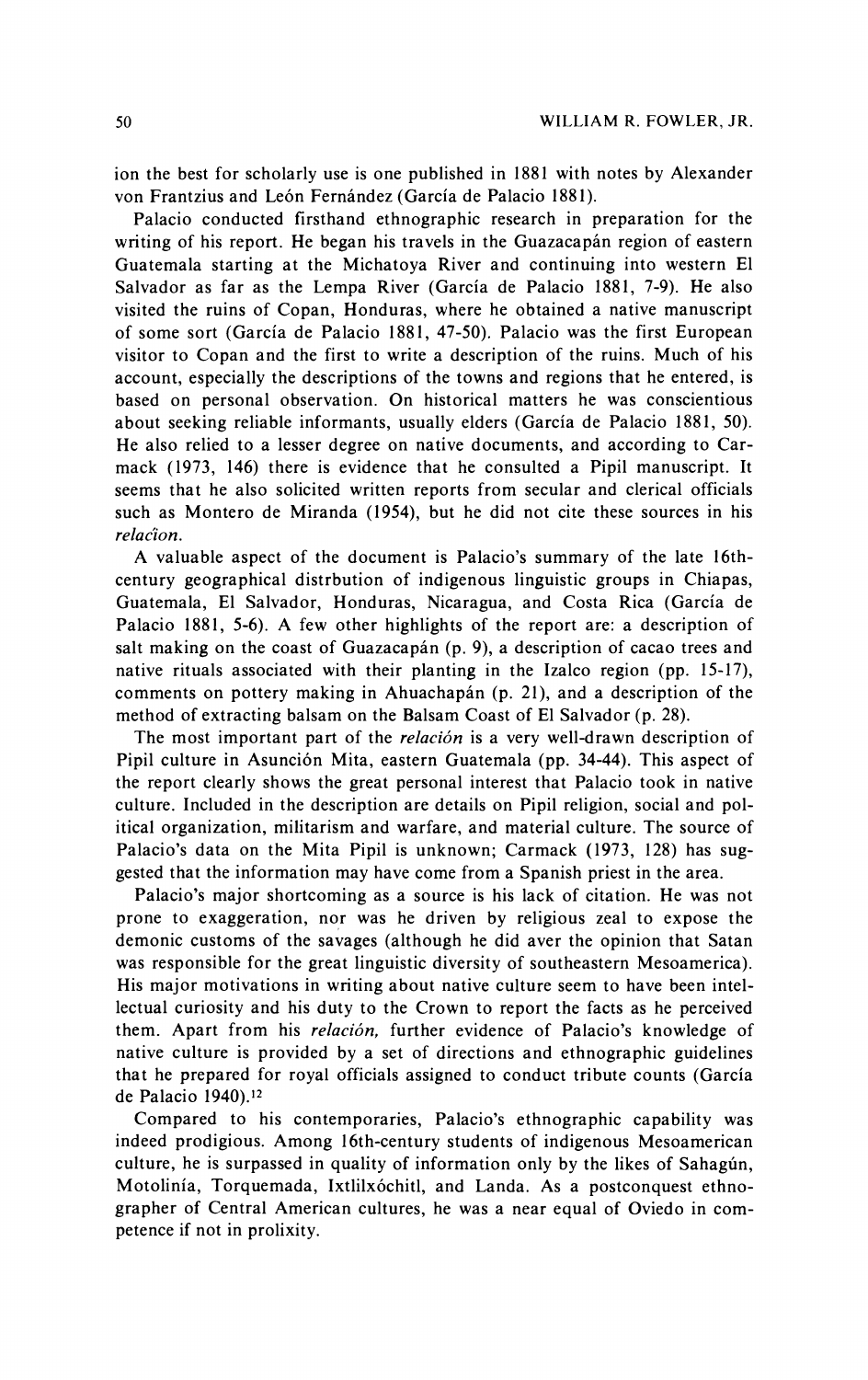#### *Pipil-Nicarao 5 1*

Much of Palacio's information on Pipil culture was incorporated by Antonio de Herrera into his *Historia General de 10s Hechos de 10s Castellanos* (Herrera y Tordesillas 1934-57, dec. 4, bk. 8, chs. 8-10, pp. 129-48). As noted previously, Antonio Vazquez de Espinosa (1969, pt. 1, bk. 5, chs. 1-33, pp. 140-80) also extracted portions of the Palacio *relacibn.* 

Another noteworthy official of the *audiencia* of Guatemala was the *juez contador* (fiscal inspector) Juan de Pineda who served the *audiencia* from 1557 or 1558 until 1594. Toward the end of the 16th century, Spanish royal officials were apparently disturbed that native tribute payments to *encomenderos* were greater than those paid to the Crown. To investigate the situation Pineda was commissioned to travel through the province of Guatemala with a scribe and interpreters and make an account of the area's agricultural and industrial resources and to assess the amount of tribute that each town could pay.

Pineda's report to the *audiencia* was written in 159413 and published in Spain for the first time in 1908 (Pineda 1908) and in Guatemala 17 years later (Pineda 1925). The latter edition carries the obvious misprint "Año de 1549" next to the author's name. The report has also been published in Costa Rica and in El Salvador (Pineda 1939, 1952).

The ethnographic information contained in the Pineda report is limited primarily to the agricultural and industrial products (for example, pottery or woven goods) of each community. Pineda seems to have been particularly interested in cacao and he included a brief description of its cultivation (Pineda 1925, 358-60). He did not give specific figures for tribute or population, nor did he mention the native language spoken in the towns that he investigated.

Pineda's bias against the Indians is painfully obvious; for almost every town he noted that the natives were wealthy and well dressed, that they paid little tribute, and they could easily pay much more. While it is accepted that the increase in demand for cacao after the Conquest caused an increase in cacao production and profits, especially in the Izalco region (Fowler 1983), few of the increased profits went to the Indians (Browning 1971, 57-59; MacLeod 1973, 87-89), and it is unlikely that they were as wealthy as Pineda reported. An interesting aspect of the report is the degree of "ladinoization" of late 16thcentury Guatemalan Indians that can be discerned through Pineda's comments (1925, 333, 336, 352-53). Although the Pineda account contains some useful information, because of its blatant exaggeration it must be handled with skepticism (see Carmack [1973, 135-361 for further comments on this source).

The final royal official that will be treated here is Juan Lopez de Velasco, the first official chronicler-cosmographer of the Council of the Indies. It was principally through his efforts that the *Relaciones Geogrilficas* of 1578-86 came into existence (Cline 1972, 189-90). His most important work, the *Geografía* y *Descripcibn Universal de las Indias,* was compiled from 1571 until 1574, but it was not published until over three centuries later (López de Velasco 1894). Lopez de Velasco's successor as major chronicler, Antonio de Herrera y Tordesillas, took information from the work for his *Historia General de 10s Hechos de 10s Castellanos* (Warren 1973, 49).

The *Geografia Descripcibn* was based largely on the responses to a set of questionnaires sent to royal officials in 1569 by Velasco's mentor, Juan de Ovando (Cline 1972, 189). Earlier sources were consulted for some areas, and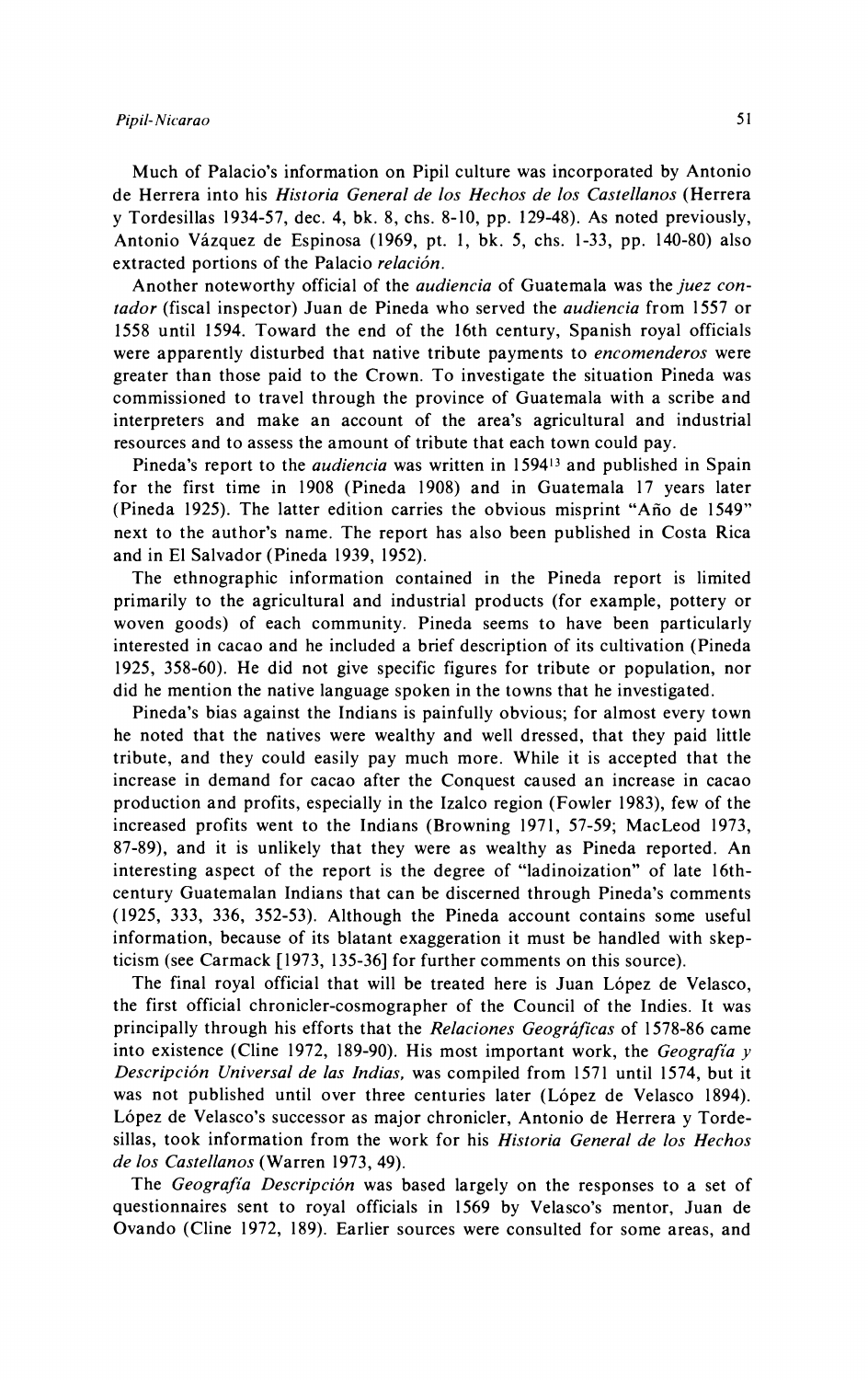the section on Central America (López de Velasco 1894, 282-336) is primarily a tribute record based mainly on the 1548-51 *Tasaciones de 10s narurales* prepared by Cerrato, Ramirez, and Rogell4 (Carmack 1973, 139-40).

The *Geografia* y *Descripcibn* is, as its title implies, geographically oriented with special emphasis on the physiology, climate, and natural resources of each area of the Spanish Indies. Its value for Pipil and Nicarao ethnography is limited, but it does provide a certain amount of useful economic information on 16th-century Central America, and it is an admirable synthesis of geographic data on the Indies to 1571. The work is a very good piece of scholarship for its time, especially in view of the fact that López de Velasco never visited America.

#### *Travelers*

One of the most widely traveled 16th-century Europeans in the Indies was the Italian Girolamo Benzoni. In 1541 he journeyed to the New World where he remained for the next 14 years. His account, which includes observations on the areas he had visited as well as comments on the Spaniards and their actions, was written when he returned to Italy in 1556. The *Historia del Mondo Nuovo* was first published in Venice in 1565. The work was well received and republished seven years later (facsimile edition 1969). It has gone through a number of subsequent editions and has been translated into Latin, French, Spanish, English, German, and Flemish (see Palau y Dulcet 1948-77, 2:171-72). The English translation by W. H. Smyth was published in 1857 by the Hakluyt Society (Benzoni 1857).

Benzoni's account is quaint and disorganized, but it does have some useful snippets of information, particularly on Nicaragua, as well as some amusing anecdotes. He has a few general remarks on the Nicaraguan countryside and a brief description of cacao trees in the area (Benzoni 1857, 148-50). He was curious about the Indians and native languages, and he noted that in Nicaragua "they speak four languages; the best, however, is the Mexican [Nahuat], which pervades fifteen hundred miles of country, and is the easiest to learn" (p. 151). He gave a brief list of a few Nahuat words he had learned, one of which was *mirote* (dance ceremony), and he proceeded to describe a (Nicarao?) mitote (pp. 151-52). His comments on Guatemala (pp. 153-69) were limited to Pedro de Alvarado, the city of Guatemala, and the behavior of the Spaniards. He apparently did not enter El Salvador, but he included a note on the importance of cacao cultivation at Izalco (p. 158).

A valuable 16th-century travelogue on Mexico and Central America is the *Relacibn Breve y Verdadera de Algunas Cosas.* . .*que Sucedieron a1 Padre Fray Alonso Ponce en las Provincias de la Nueva Espafia* by Antonio de Ciudad Real.15 In 1584 Ponce was appointed Commisary General of the Franciscan Order in New Spain. For the next five years he traveled with his personal secretary, Ciudad Real, and an interpreter, through Mexico and Central America. The year of their tour through Central America, from Chiapas to Granada, Nicaragua, and back, was 1586. Ciudad Real kept a log of the trip, carefully noting the native language that was spoken in each of the towns and villages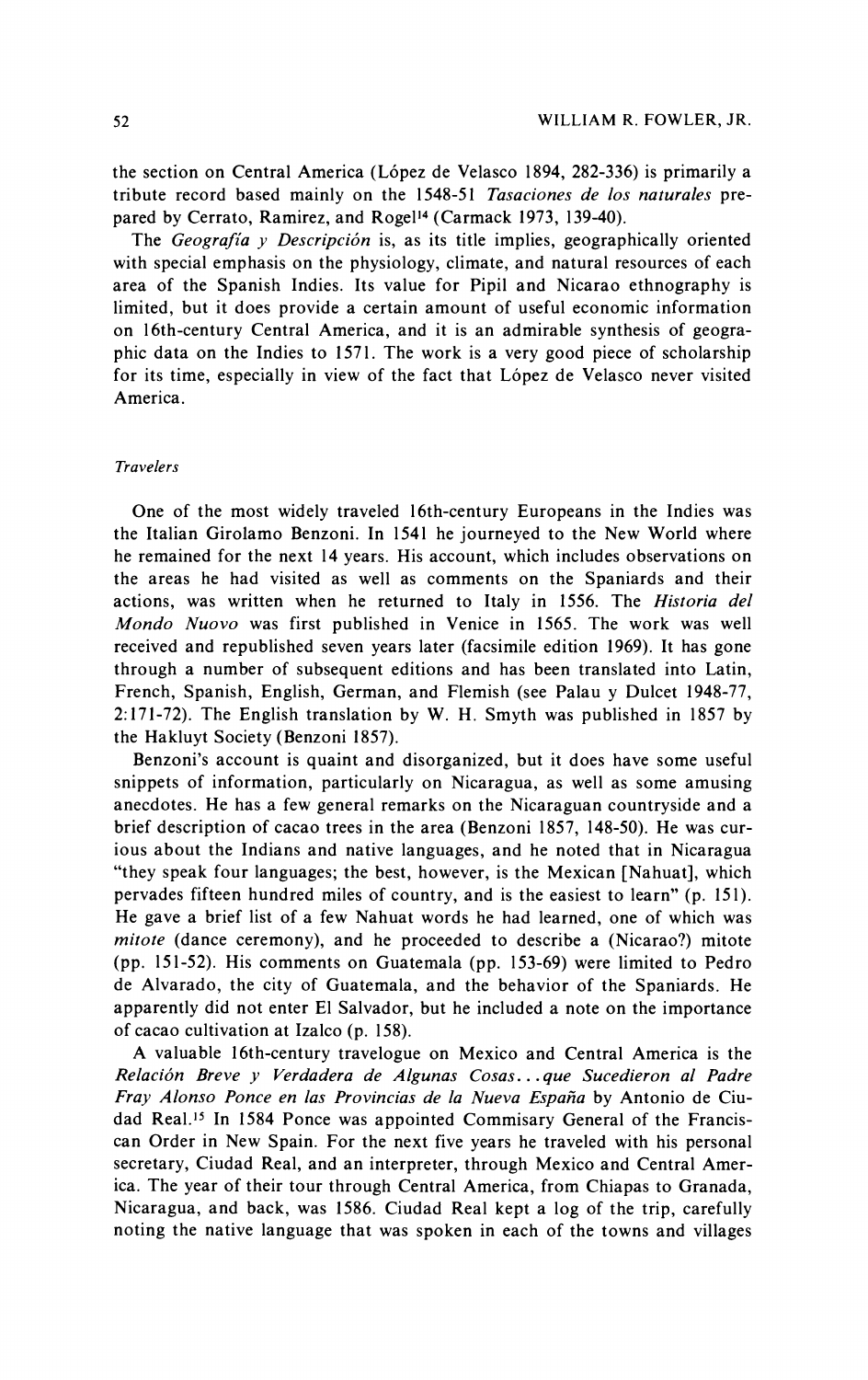they visited.16 He made brief comments and observations on the Indians and their customs, and he frequently referred to the principal crops and other economic resources of the various settlements that they entered. As Carmack has noted, the primary significance of the Ponce *relacibn* is the data it provides on the linguistic, economic, and physical geography of the 16th-century Pipil, the Nicarao, and their neighbors (1973, 133). Although Ciudad Real did not include detailed ethnographic data, his comments on 16th-century native language distribution and economy are very useful.

The *Relacion* was published in 1872 based on a manuscript (probably a copy of the original) owned by Mariano de Zabalburu (Ciudad Real 1872), and it was published again one year later (Ciudad Real 1873). Published indices of the work are cited by Warren (1973, 60).

A later traveler whose report dates to nearly two centuries after that of Ponce and Ciudad Real is the Archbishop Pedro Cortés y Larraz who traversed his archdiocese (which comprised the modern republics of Guatemala and El Salvador) in three trips from 1768 to 1770. The *Descripcibn Geografico-Moral de la Dibcesis de Goathemala,* which was published for the first time only recently (Cortés y Larraz 1958), was based on observations made during these trips as well as the written answers to a questionnaire that he sent to the priests under his jurisdiction (Carmack 1973, 199-200).

Cortés y Larraz reported population figures for most of the towns and parishes of his archdiocese, and he specified the language(s) spoken in each town or parish. The population figures must be viewed only as order-of-magnitude estimates; the detailed tribute assessments made throughout the Colonial period which are held at the *Archivo General de Indias* in Seville and the *Archivo General de Centroamérica* in Guatemala are much better sources of demographic data. But the archbishop's figures readily point out the drastic reduction of the indigenous population that occurred during the Colonial era. The language-distribution data are the most important aspect of the report, and these make a good complement to the similar data reported by Ciudad Real. This information can be used in reconstructing the prehistoric linguistic boundaries of the Pipil and their neighbors. The report also contains useful data on agricultural production and subsistence, trade, social organization, and settlement patterns. As Carmack (1973, 200) has noted, Cortés y Larraz also included information which clarifies the extent of native opposition to the Spaniards in the late Colonial period-in terms of both physical opposition and ideological resistance to Christianity.

In addition to the Pipil, Cortés y Larraz provided data on many other indigenous groups of Guatemala and El Salvador: the Chorti, the Cakchiquel, the Tzutujil, the Quiche, the Mam, the Ixil, the Pokoman, the Pokomchi, the Kekchi, and the Xinca. An indication of the ethnographic value of the *Descripcion*  Geográfico-Moral is provided by the effective use to which it was put by Solano (1970, 1974).

#### **Conclusion**

In this paper, the major and a few minor published documentary sources on the Pipil-Nicarao, the Nahuat-speaking indigenous groups of Central America,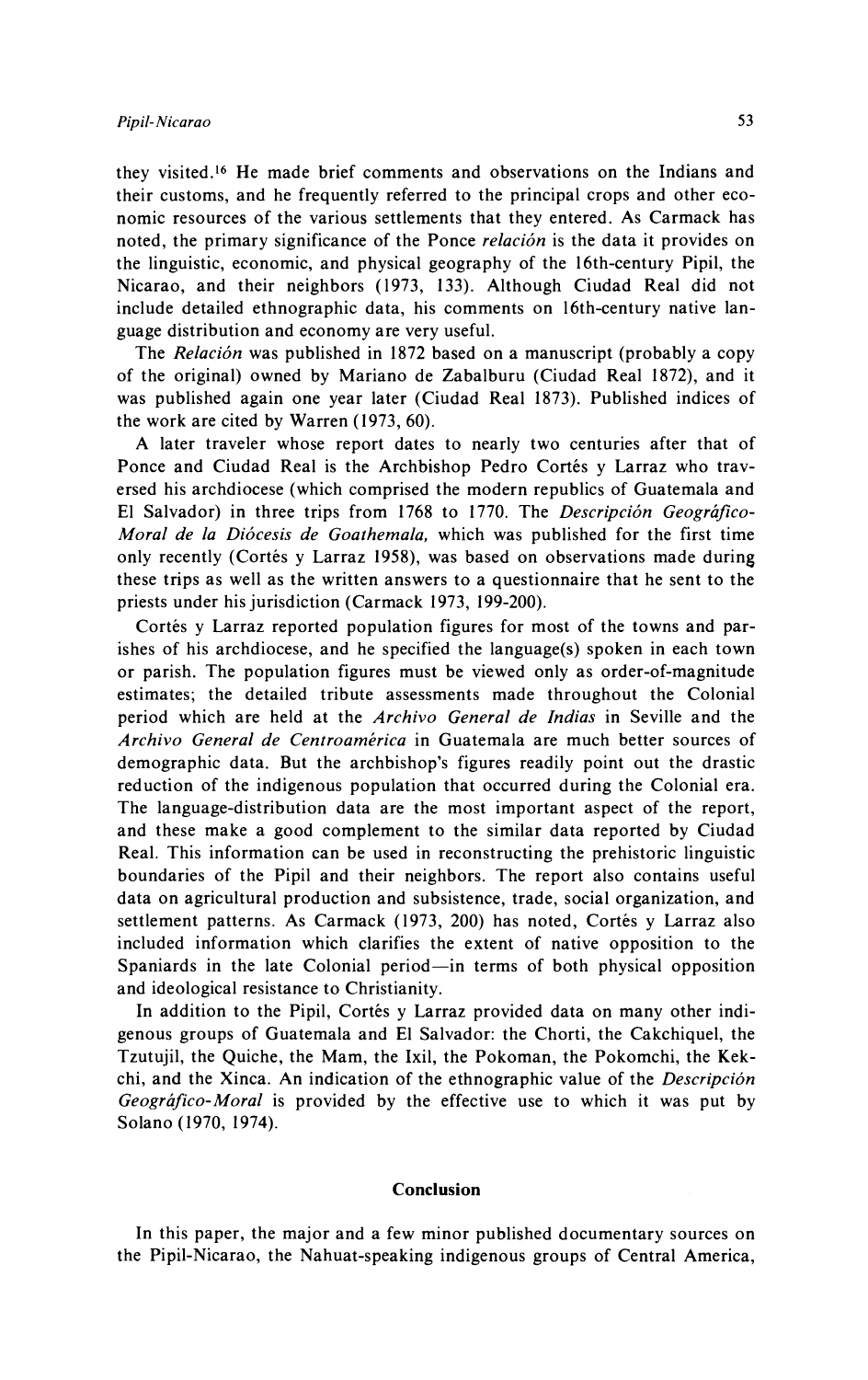have been critically reviewed. An emphasis has been placed on the relative importance, credibility, and reliability of the sources, their interrelationships, and the types of information that they offer on the Pipil-Nicarao and their neighbors.

It is not gratuitous to stress the need for this kind of analysis. Although Mesoamerican ethnohistoric research has a long-standing tradition of calling for rigorous critical analysis, it is still not commonplace. Few Mesoamerican ethnohistoric studies are preceded by the critical analysis of the sources upon which they rely; many archaeologists, for example, who deal with historically documented cultures and who use documents to amplify their historical and sociocultural reconstructions, fail to analyze adequately their sources, a point that (as mentioned earlier) has been stressed by Nicholson (1955, 595-96; 1975, 490) and Carmack (1972, 232-33).

Until recently an adequate critical analysis of the sources on the Pipil-Nicarao was lacking.17 The Nahuat-speaking populations of Central America are among the best documented Precolumbian ethnic/linguistic units of southern Mesoamerica, and a sustained ethnological interest in these groups has been taken by scholars since the time of E. G. Squier (1852, 1855). The lack of such analysis has not impeded the publication of useful but limited ethnohistoric syntheses on the Pipil (Thompson 1948; Armas Molina 1974) and the Nicarao (Lothrop 1926; Chapman 1960; Stone 1966). But with a fuller appreciation of the sources provided here a thorough reconstruction of Pipil-Nicarao culture and culture history, correlating documentary, archaeological, linguistic, and other evidence, becomes more feasible. Needless errors which have resulted from a lack of understanding of the sources can be avoided. Much work remains to be done; the unpublished manuscript corpus on the Pipil-Nicarao has barely been touched. The published sources must be analyzed and understood before the archival resources can be utilized to the fullest. Handled with care and precision, the documentary sources on the Pipil-Nicarao offer a wealth of information on the culture, adaptations, and history of the Nahuatspeaking groups of Central America.

#### **Acknowledgments**

The author wishes to thank David H. Kelley for his encouragement of the research that went into this paper and for his valued suggestions and criticisms. Nancy P. Troike and Lawrence H. Feldman kindly provided much needed information. He is grateful to four anonymous readers for their helpful comments and to Shepard Krech 111 for his editorial assistance. The original version of this paper was presented at the 19th Annual Meeting of the American Society for Ethnohistory, Colorado Springs, Colorado, 1981.

#### **Notes**

- 1. Before the movement of the Nicarao to Nicaragua these groups were probably a single sociocultural entity. They share a common historical, cultural, and linguistic heritage.
- 2. Sources for the study of the linguistic composition of southeastern Mesoamerica at the time of the Conquest include Oviedo y Valdes (1851-1855), Garcia de Palacio (1881, 5-6), Ciudad Real (1873), Fuentes y Guzman (1932-33), Cortes y Larraz (1958), Stoll (1958), Thomas and Swanton (1911), Lehmann (1915, 1920), Larde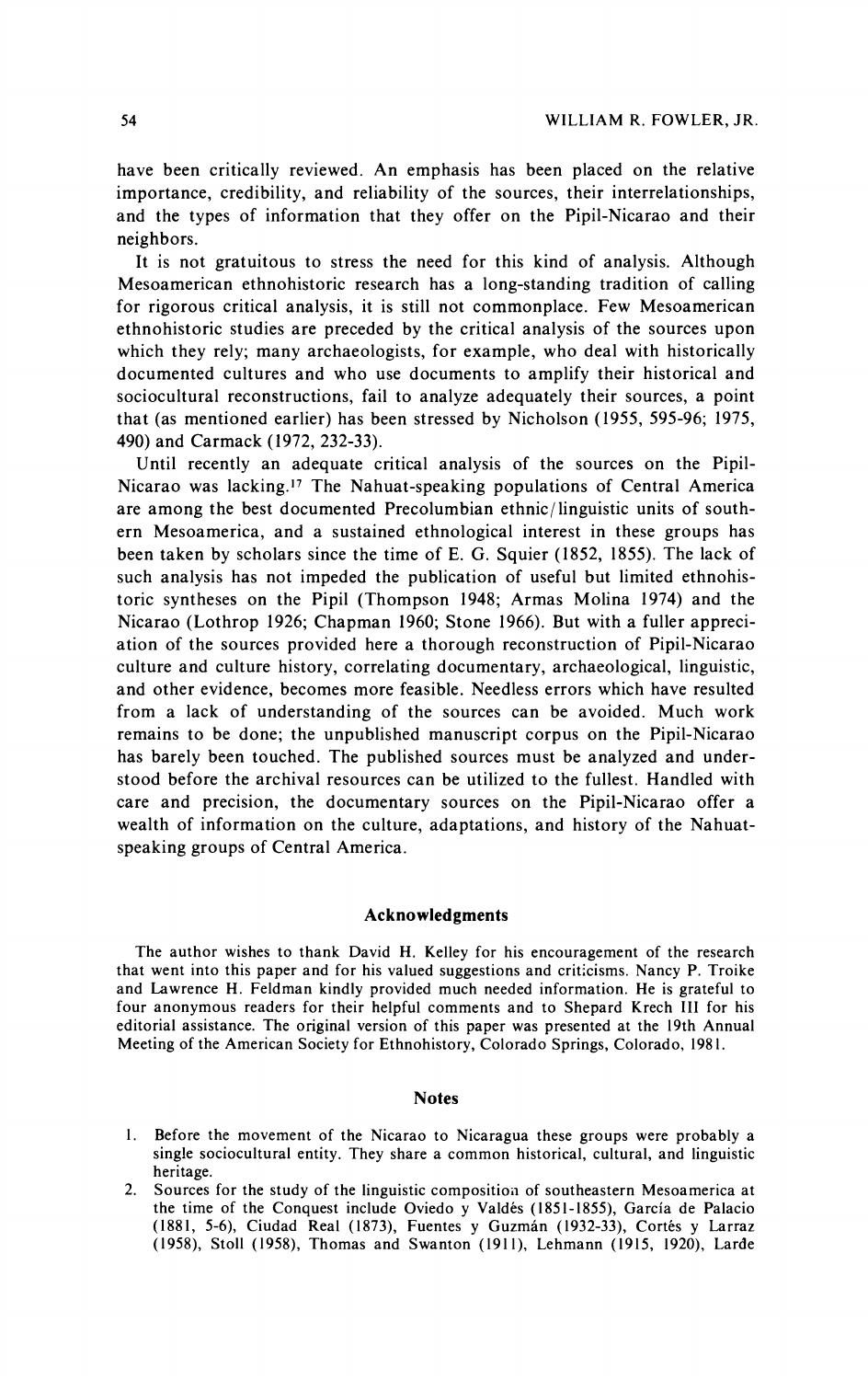(1926), Lothrop (1926, 1939), Johnson (1940), Thompson (1948; 1970, 84-102), Stone (1941, 1957, 1966), Miles (1957), Campbell (1972, 1976), Sharer (1974), Andrews (1977), Healy (1980), and Fowler (1981).

- The *Annals of the Cakchiquels* is also commonly known as the *Memorial de Solola*  and the *Memorial de Tecpan Atitlan*. Details on its history, authorship, discovery, previous ownership, publication, and translation may be found in Recinos and Goetz (1953, 3-27), Carmack (1973, 47-50), and Gibson and Glass (1975, 391-92). For historiographic analysis of the *Popol Vuh* see Recinos (1947), Edmonson (1971), Carmack (1973, 24-28), and Gibson and Glass (1975, 394-95).
- Oral traditions of the Pipil-Nicarao migrations from Mexico to Central America were recorded by Bobadilla (Oviedo y Valdes 1851-55, pt. 3, bk. 42, ch. 2, p. 45), Motolinia (Benavente 1971, 12), and Torquemada (1969, I:bk. 3, ch. 40. pp. 331- 33). For an analysis of the ethnohistoric, archaelogical, and historical linguistic evidence on the Pipil-Nicarao migrations see Fowler (1981, 825-49).
- A fruitful source of data on the Conquest is the *probanzas* ("proofs, official records of merits and services to the Crown") of the conquistadors, especially those taken down in the 1520s and 1530s. Useful information on the Conquest also often appears as a brief insert in the *probanza* of a descendant of a conquistador. The largest corpus of *probanzas* is in the Patronato section of the *Archivo General de Indias* in Seville (L. H. Feldman, personal communication, 1981).
- Martyr was also influenced, obviously, by the general world view of contemporary Europe which expected to find strange and exotic things in distant lands.
- At the time of its discovery, *Tierra Firme* was the name given to the entire coast of the mainland south and west of Española. In 1509 Ferdinand the Catholic divided *Tierra Firme* into two parts: Nueva Andalucia, the region extending from the middle of the Gulf of Uraba east to Cabo de la Vela; and Castilla del Oro, the region extending west from the middle of the Gulf of Urabá to Cabo Gracias a Dios.
- It was a common practice for writers of the times to reconcile the newness of the peoples and customs of the New World with the contemporary European world view, drawing comparisons between the Indies and the biblical and classical world. Oviedo at times seems to have searched for more than this reconciliation of the new and the old. In spite of his anti-indigenist attitudes, he sometimes displayed a true ethnographic sensitivity toward aboriginal Central American culture.
- Palacio could very properly be considered a quasiethnographer, but since he served as *oidor* in Guatemala and Mexico and as *visirador* (inspector general) in Yucatan the author has included him as a royal official.
- 10. The author is indebted to Nancy Troike, who inspected the original manuscript which is now in the University of Texas Latin American Collection, and supplied this information.
- $11.$ For a full bibliography of all the published versions of the Garcia de Palacio *relaci6n* see Fowler (1982).
- The original copy of Garcia de Palacio's ethnographic guidelines is in the Archivo  $12.$ General de Indias, Audiencia de Guatemala, legajo 128. Other documents composed or compiled by, or pertaining to, Garcia de Palacio in the Archivo General de Indias include Audiencia de Guatemala 10, Justicia 330, Contaduria 978-3, and Patronato Real 272-2-6. Although a certain amount of archival research has been done with these and other documents connected with Palacio, this work remains, unfortunately, mostly unpublished.
- 13. The original Pineda report is in the Archivo General de Indias, Audiencia de México, legajo 114.
- $14.$ Tasaciones de los naturales de las provincias de goathemala y nicaragua y yucatan e pueblos de la villa de comaiagua q se sacaron por mandado de los señores presidente e oidores de la audiencia y chancilleria real de 10s confines, 1548-51. Archivo General de Indias, Audiencia de Guatemala, legajo 128. For recent work with this valuable document see Lovell, Lutz, and Swezey (1982) and Feldman (1983).
- Although Ciudad Real labored in anonymity, authorship of this account is generally attributed to him. He is also noted for his work in Yucatan where he compiled a dictionary of Yucatec Maya, but possibly not the Motul dictionary which is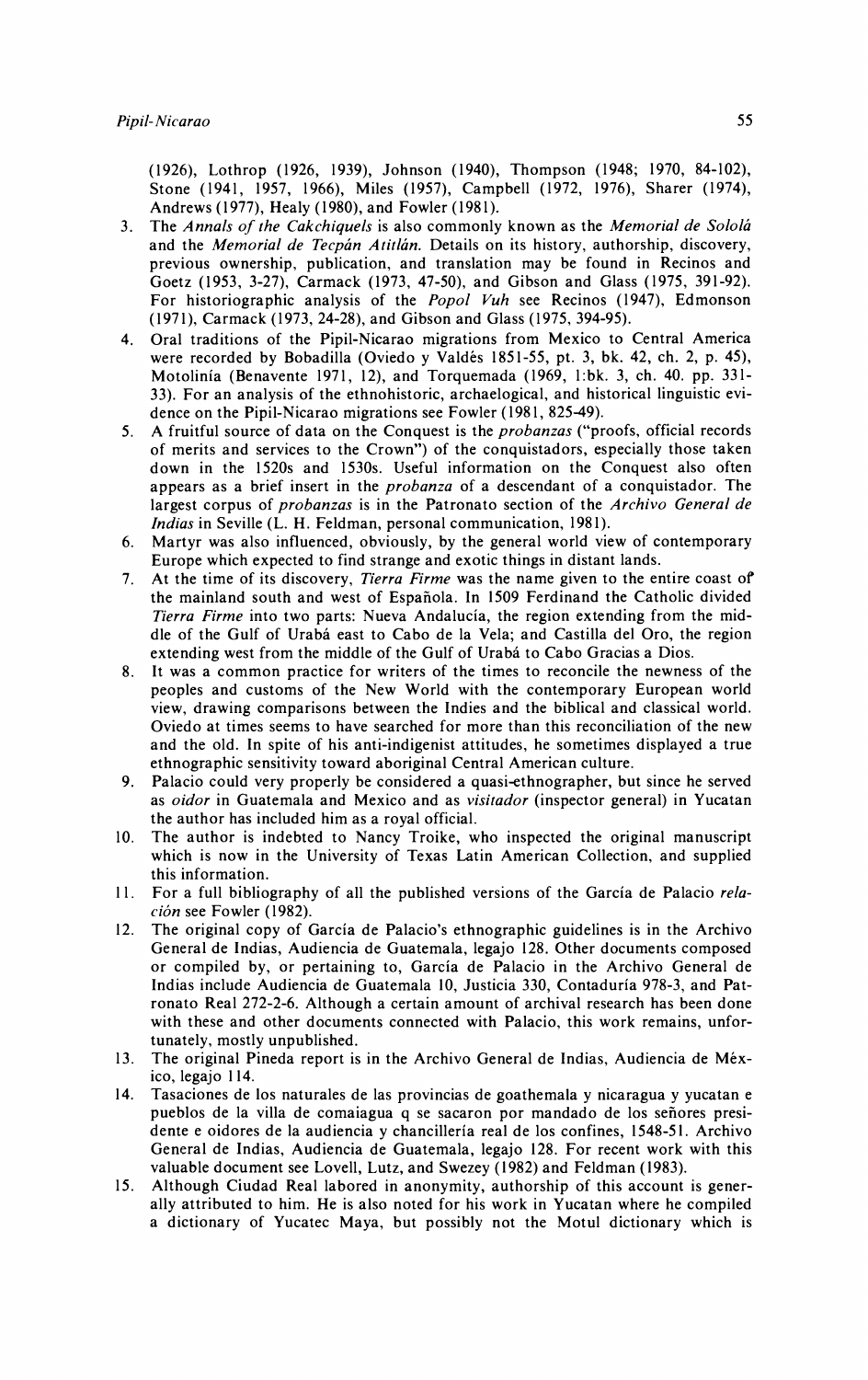attributed to him (see Bright 1967, 20, 37; McQuown 1967, 203; Barrera Vasquez 1980, 21a).

- 16. For a detailed map of Ponce's 1586 route through Central America, settlements visited, and distribution of native languages as reported by Ciudad Real see Fowler (1981, Fig. 71).
- 17. Another recent study dealing with some of the same sources treated here is Abel-Vidor's excellent analysis (1981) of the sources for the Greater Nicoya archaeological subarea.

#### **References**

Abel-Vidor, Suzanne

The Historical Sources for the Greater Nicoya Archaeological Sub-Area. Vincu-10s 6 (1-2):155-77. San Jose.

Alvarado, Pedro de

An Account of the Conquest of Guatemala in 1524, Sedley J. Mackie, ed., with a Facsimile of the Spanish Original, 1525. New York: The Cortés Society.

Amador de los Rios, José<br>1851 Vida y Escritos

- Vida y Escritos de Gonzalo Fernández de Oviedo y Valdés. *In Oviedo y Valdés* 1851-55, I:ix-cvii.
- Andagoya, Pascual de
	- Relación de los Sucesos de Pedrarias Dávila en las Provincias de Tierra Firme 6 Castilla del Oro, y de lo Ocurrido en el Descubrimiento de la Mar del Sur y Costas del Perú y Nicaragua, Escrito por el Adelantado Pascual de Andagoya. **In** Coleccion de 10s Viajes y Descubrimientos que Hicieron por Mar Los Españoles Desde Fines del Siglo XV, coordinada é ilustrada por don Martín Fernández de Navarrete, prólogo de J. Natalicio González. Vol. III, pp. 387-443. Buenos Aires: Editorial Guarania.

Andrews, E. Wyllys, V

- 1977 The Southeastern Periphery of Mesoamerica: A View from Eastern El Salvador. **In** Social Process in Maya Prehistory. N. Hammond, ed., pp. 113-34. New York: Academic Press.
- Armas Molina, Miguel
- 1974 La Cultura Pipil de Centro America. San Salvador: Ministerio de Educacion.
- Bancroft, Hubert Howe
	- 1882-87 History of Central America, 3 vols. The Works of Hubert Howe Bancroft, vols. 6-8. San Francisco: A. L. Bancroft.
- Barón Castro, Rodolfo
	- 1942 La Poblacion de El Salvador. Madrid: Consejo Superior de Investigaciones Cientificas, Instituto Gonzalo Fernández de Oviedo.
- Barrera Vásquez, Alfredo
	- 1980 Diccionario Maya Cordemex: Maya-Espafiol, Espafiol-Maya. Merida: Ediciones Cordemex.
- Benavente, Toribio de (Motolinía)<br>1971 Memoriales o Libro de
	- Memoriales o Libro de las Cosas de la Nueva España y de los Naturales de Ella. Edicion, notas, estudio analitico. . .y un indice analitico de materias por Edmundo O'Gorman. Mexico: Instituto de Investigaciones Historicas, Universidad Nacional Autónoma de México.

Benzoni, Girolamo

- 1857 History of the New World. W. H. Smyth, trans, and ed. Hakluyt Society, No. 21. London.
- 1969 La Historia del Mundo Nuovo, Einleitung Ferdinand Anders. Graz, Austria: Akademische Druck-U. Verlagsanstalt. (Facsimile of 1572 ed.)

Borhegyi, Stephan F. de

1965 Archaeological Synthesis of the Guatemalan Highlands. **In** Archaeology of Southern Mesoamerica, Part 1. G. R. Willey, ed. pp. 3-58. Handbook of Middle American Indians 2. R. Wauchope, gen. ed. Austin: Univ. of Texas Press.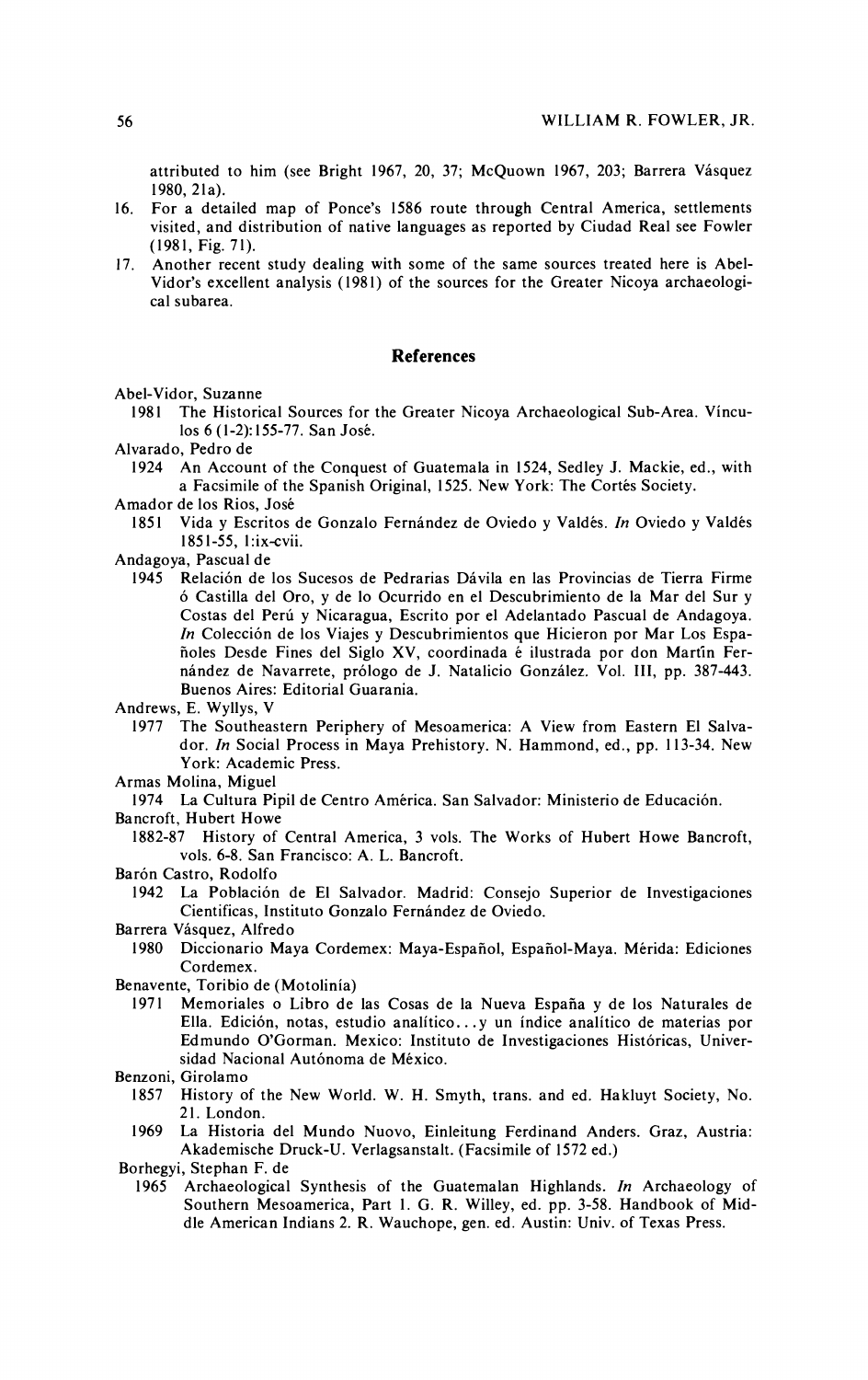- Bright, William
	- 1967 Inventory of Descriptive Materials. **In** Linguistics. N. A. McQuown, ed. pp. 9- 62. Handbook of Middle American Indians 5. R. Wauchope, gen. ed. Austin: Univ. of Texas Press.
- Browning, David
- 1971 El Salvador: Landscape and Society. Oxford: Clarendon Press.

Campbell, Lyle R.

- 1972 A Note on the So-Called Alagiiilac Language. International Journal of American Linguistics 38:203-207.
- 1975 La Dialectologia Pipil. America Indigena 35:833-44.
- 1976 The Linguistic Prehistory of the Southern Mesoamerican Periphery. **In** Las Fronteras de Mesoamerica, Vol. I, pp. 157-83. Mexico: Sociedad Mexicana de Antropologia.

Carmack, Robert M.

- 1972 Ethnohistory: A Review of Its Development, Definitions, Methods, and Aims. **In** Annual Review of Anthropology, Vol. 1, pp. 227-46. Palo Alto: Annual Reviews.
- 1973 Quichean Civilization: The Ethnohistoric, Ethnographic, and Archaeological Sources. Berkeley: Univ. of California Press.
- 1977 Ethnohistory of the Central Quiche: The Community of Utatlan. **In** Archaeology and Ethnohistory of the Central Quiche. D. T. Wallace and R. M. Carmack, eds. pp. 1-19. Institute for Mesoamerican Studies, Publication l. Albany: State Univ. of New York at Albany.
- Cereceda, Andres de
	- 1870 Relación del Viage que Hizo Gil González Dávila por el Mar del Sur, de las Tierras que Descubrio, Conversiones en Ellas Logrades y Donativos que se Hicieron-(Año de 1522). *In* Colección de Documentos Inéditos Relativos al Descubrimiento, Conquista, y Organizacion de las Antiguas Posesiones Espafiolas de America y Oceania Sacadas de 10s Archivos del Reino, y Muy Especialmente del de Indias, Vol. 14, pp. 20-24. Madrid: Jose Maria Peralta.
	- 1883 Itinerario y Cuentas de Gil González Dávila por el Tesorero Andrés de Cereceda. **In** Costa Rica, Nicaragua, y Panama en el Siglo XVI; Su Historia y Sus Limites Según los Documentos del Archivo de Indias de Sevilla, del de Simancas, etc. Recogidos y publicados con notas y aclaraciones historicas y geograficas por Manuel M, de Peralta, pp. 27-31. Madrid: M. Murillo.

Chapman, Anne M.

- 1960 Los Nicarao y Los Chorotega Según las Fuentes Historicas. Serie Historia y Geografia, No. 4. San Jose: Publicaciones de la Universidad de Costa Rica.
- Ciudad Real, Antonio de
	- 1872 Relación Breve y Verdadera de Algunas Cosas de las Muchas que Sucedieron al Padre Fray Alonso Ponce en las Provincias de la Nueva Espafia, Siendo Comisario General de Aquellas Partes..., 2 vols. Madrid: Colección de Documentos Ineditos para la Historia de Espafia, Vols. 57, 58.
	- 1873 Relacion Breve y Verdadera de Algunas Cosas de las Muchas que Sucedieron a1 Padre Fray Alonso Ponce en las Provincias de la Nueva Espafia, Siendo Comisario General de Aquellas Partes.. ., 2 vols. Madrid: Imprenta de la Viuda de Calero.
- Cline, Howard F.
	- The Relaciones Geográficas of the Spanish Indies, 1577-1648. In Guide to Ethnohistorical Sources, Part 1. H. F. Cline, ed. pp. 183-242. Handbook of Middle American Indians, Vol. 12. R. Wauchope, gen, ed. Austin: Univ. of Texas Press.
- Cortés, Hernán
	- 1525 La Quarta Relacion que Fernando Cortes Gobernador y Capitan General por Su Majestad en la Nueva España del Mar Oceano Envió al Muy Alto y Muy Potentisimo Invictisimo Sefior don Carlos Emperador Semper Augusto y Rey de España Nuestro Señor; en la Qual Están Otras Cartas y Relaciones que los Capitanes Pedro de Alvarado y Diego Godoy Enviaron a1 Dicho Capitan Fernando Cortés. Toledo: Gaspar de Avila.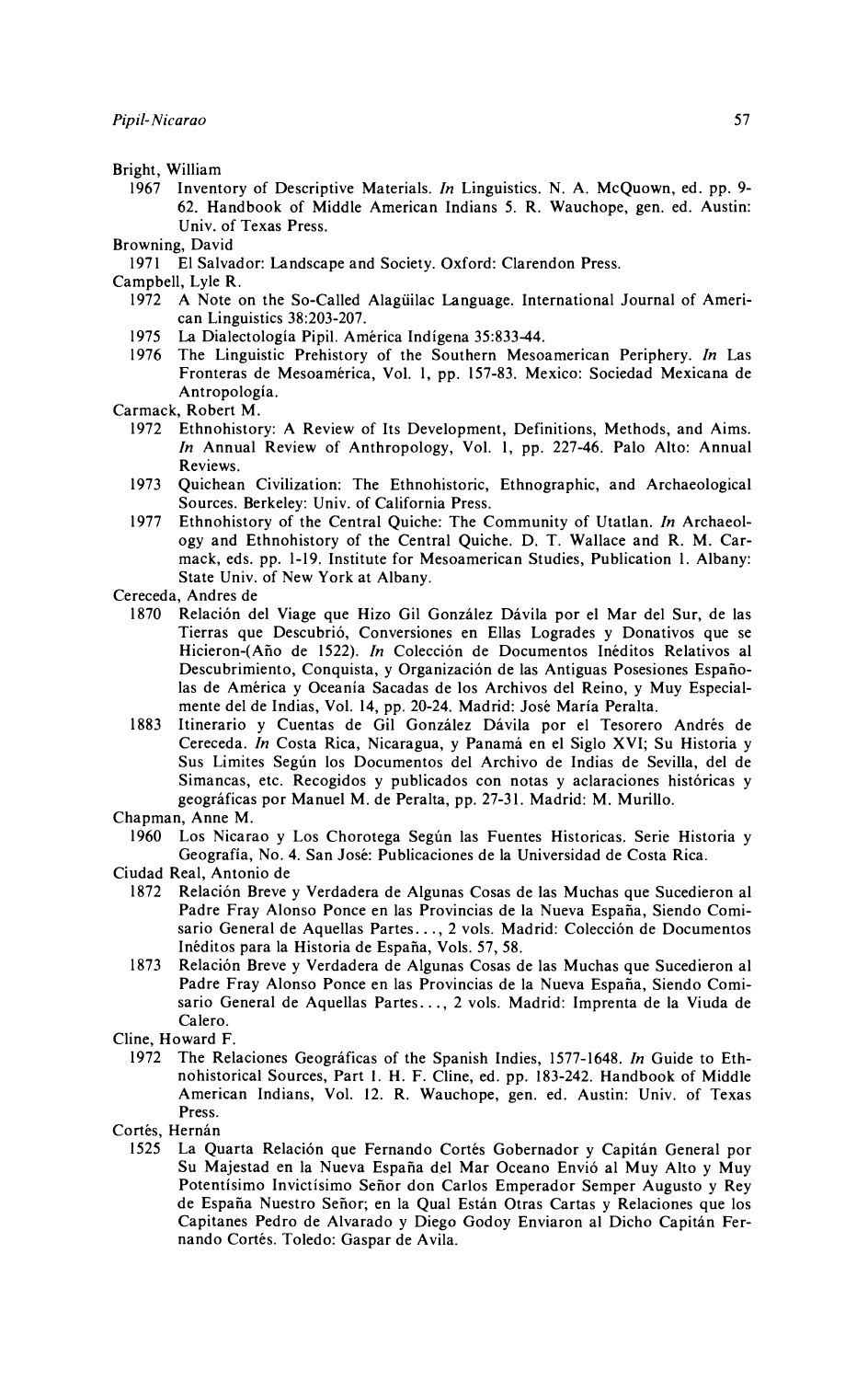1963 Cartas y Documentos. Mexico: Editorial Porrúa.

- Cortés y Larraz, Pedro
	- 1958 Descripcion Geografico-Moral de la Diocesis de Goathemala (1768-1770), 2 vols. Prólogo del Licenciado don Adrián Recinos. Biblioteca Goathemala, Vol. 20, Tomos 1 y 2. Guatemala: Sociedad de Geografia e Historia.

Daugherty, Howard Edward

- 1969 Man-Induced Ecologic Chaqge in El Salvador. Ph.D. dissertation, Department of Geography, University of California, Los Angeles. Ann Arbor: University Microfilms.
- Davies, Nigel

1977 The Toltecs, Until the Fall of Tula. Norman: Univ. of Oklahoma Press.

Edmonson, Munro S.

1971 The Book of Counsel: The Popol Vuh of the Quiche Maya of Guatemala. Middle American Research Institute, Publication 35. New Orleans: Tulane Univ.

- 1964 Historiografia Indiana. Madrid: Editorial Gredos.
- Feldman, Lawrence H.<br>1983 Paving in K.
	- Paying in Kind: Guatemalan Tax Assessments of the Sixteenth Century, Manuscript, files of the author.
- Fernández Guardia, Ricardo<br>1913 History of the Dis
	- History of the Discovery and Conquest of Costa Rica, translated by Harry Weston Van Dyke. New York: Thomas Y. Crowell.
- Fowler, William R., Jr.
	- The Pipil-Nicarao of Central America. Unpublished Ph.D. dissertation, Department of Archaeology, Univ. of Calgary.
	- 1982 Diego Garcia de Palacio, el Primer Etnografo de Guatemala. Antropologia e Historia de Guatemala, Epoca 11, 4:43-50.
	- 1983 Cacao, Indigo, and Coffee: Cash Crops Through Time in El Salvador. Paper presented at the 83rd Annual Meeting of the American Anthropological Association, Chicago, Illinois.
- Fuentes y Guzmán, Francisco Antonio de
	- 1932-33 Recordacion Florida: Discurso Historial y Demonstracion Natural, Material, Militar, y Politica del Reyno de Guatemala, 3 vols. Prologo del Licenciado J. Antonio Villacorta C. Biblioteca Goathemala, Vols. 6-8. Guatemala: Sociedad de Geografia e Historia.
- Galindo y Villa, Jesús
	- 1925 Coleccion de Mendoza o Codice Mendocino. Documento Mexicano del Siglo XVI que Se Conserva en la Biblioteca Bodleiana de Oxford, Inglaterra. Facsimile fototipico dispuesto por don Francisco del Paso y Troncoso.. .. Edicion acompañada de una introducción; de la copia literal y escrupulosamente cotejada del texto explicativo; de anotaciones y comentarios por Jesús Galindo y Villa. Mexico: Museo Nacional de Arqueologia, Historia, y Etnografia.

Garcia de Palacio, Diego

- 1860 Carta Dirigida al Rey de España por el Licenciado Dr. Diego García de Palacio, Oydor de la Real Audiencia de Guatemala, Año 1576. Being a Description of the Ancient Provinces of Guazacapan, Izalco, Cuscatlan, and Chiquimula, in the Audiencia of Guatemala: With an Account of the Languages, Customs, and Religion of Their Aboriginal Inhabitants, and a Description of the Ruins of Copan, translated by Ephraim G. Squier. Collection of Rare and Original Documents and Relations Concerning the Discovery and Conquest of America, Chiefly from the Spanish Archives, No. 1. N\_ew York: Charles B. Norton.
- 1881 San Salvador y Honduras el Año 1576. Informe Oficial del Licenciado Diego García de Palacio al Rey de España sobre las Provincias Centroamericanas de San Salvador y Honduras el Año de 1576, con prefacio y notas del Dr. A. von Frantzius, traducidas del alemán por don Manuel Carazo. In Colección de Documentos para la Historia de Costa Rica, publicados por el Lic. don León Fernandez, 10 vols. (1881-1907). Vol. 1, pp. i-vi, 1-52. Paris: Pablo Dupont.
- 1940 Instrucciones y Ordenanzas que Hizo el Licenciado Palacio, Oidor de la Audiencia de Guatemala, para 10s que Hubieren de Visitar, Contar y Tasar 10s

Esteve Barba, Francisco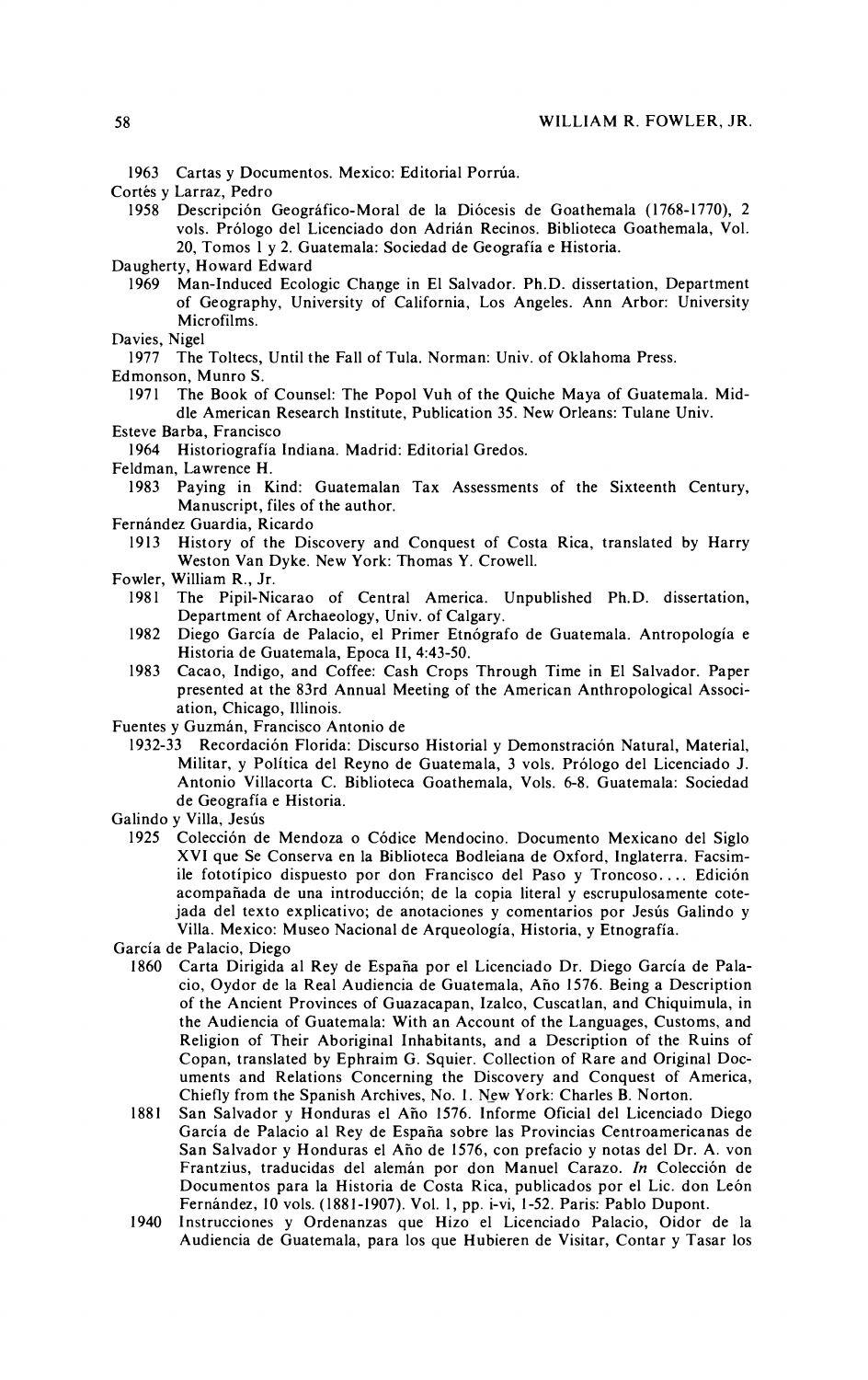Pueblos del Distrito. *In* Epistolario de Nueva España, 1505-1818, recopilado por Francisco del Paso y Troncoso, 16 vols. (1939-42). Vol. 15, pp. 104-24. Mexico: Antigua Libreria Robredo.

Garcia Icazbalceta, Joaquin

1896-99 Obras, 10 vols. Biblioteca de Autores Mexicanos, Historiadores. Vols. 1-3, 6, 9, 12, 14, 18, 20. Mexico: V. Agueros.

Gibson, Charles and John B. Glass

1975 A Census of Middle American Prose Manuscripts in the Native Historical Tradition. **In** Guide to Ethnohistorical Sources, Part 4. H. F. Cline, C. Gibson, and H. B. Nicholson, eds. pp. 322-400. Handbook of Middle American Indians, Vol. 15. R. Wauchope, gen. ed. Austin: Univ. of Texas Press.

Gonzalez Davila, Gil

1883 El Capitan Gil Gonzalez Davila a S. M. el Emperador Carlos V, Rey de España, sobre Su Expedición a Nicaragua (Santo Domingo, 6 de marzo 1524). **In** Costa Rica, Nicaragua, y Panama en el Siglo XVI; Su Historia y Sus Limites Según los Documentos del Archivo de Indias de Sevilla, del de Simancas, etc. Recogidos y publicados con notas y aclaraciones historicas y geograficas por Manuel M. de Peralta, pp. 3-26. Madrid: M. Murillo.

Healy, Paul F.

- Archaeology of the Rivas Region, Nicaragua. Waterloo, Ontario: Wilfrid Laurier Univ. Press.
- Herrera y Tordesillas, Antonio de
	- 1934-57 Historia General de 10s Hechos de 10s Castellanos en las Islas y Tierra Firme del Mar Oceano, 17 vols., edicion de A. Ballesteros y Beretta, A. Altolaguirre y Duvale, A. González Palencia, y M. Gómez del Campillo. Madrid: Real Academia de la Historia.

Ixtlilxóchitl, Fernando de Alva

- 1891-92 Obras Historicas, 2 vols., publicadas y anotadas por Alfredo Chavero. Mexico: Tipografia de la Secretaria de Fomento.
- Jimenez Moreno, Wigberto
	- 1966 Mesoamerica Before the Toltecs. **In** Ancient Oaxaca: Discoveries in Mexican Archaeology and History. J. Paddock, ed. pp. 3-82. Stanford: Stanford Univ. Press.
- Johnson, Frederick
	- 1940 The Linguistic Map of Mexico and Central America. **In** The Maya and Their Neighbors. C. L. Hay, et al., eds. pp. 88-1 14. New York: D. Appleton-Century.

Kaufman, Terrence

- Larde, Jorge
	- 1926 Lenguas Indianas de El Salvador: Su Distribucion Geografica. Revista de Etnologia, Arqueologia, y Linguiistica 1:281-86. San Salvador.

Lehmann, Walter

- 1915 Uber die Stellung und Verwandtschaft der Subtiaba-Sprache der Pacifischen Küste Nicaraguas und über die Sprache von Tapachula in Südchiapas. Zeitschrift fur Ethnologie 47:l-34.
- 1920 Zentral-Amerika, 2 vols. Berlin: Dietrich Reimer.

León-Portilla, Miguel

- 1972 Religion de 10s Nicaraos. Instituto de Investigaciones Historicas, Monografias, 12. Mexico: Universidad Nacional Autónoma de México.
- 
- López de Gómara, Francisco<br>1946 Hispania Victrix. Primera y Segunda Parte de la Historia General de las Indias, con Todo el Descubrimiento, y Cosas Notables que Han Acaecido desde que Se Ganaron hasta el Año 1551; con la Conquista de Méjico y de la Nueva España. Biblioteca de Autores Españoles, Vol. 22, pp. 155-455. Madrid: Ediciones Atlas.

López de Velasco, Juan<br>1894 - Geografía y D

<sup>1894</sup> Geografia y Descripcion Universal de las Indias, publicada por primera vez en el Boletin de la Sociedad Geografica de Madrid, con adiciones e ilustraciones por Justo Zaragoza. Madrid: Establecimiento Tipografico de Fortanet.

<sup>1974</sup> Idiomas de Mesoamerica. Seminario de Integracion Social Guatemalteca, Publication 33. Guatemala: Ministerio de Educacion.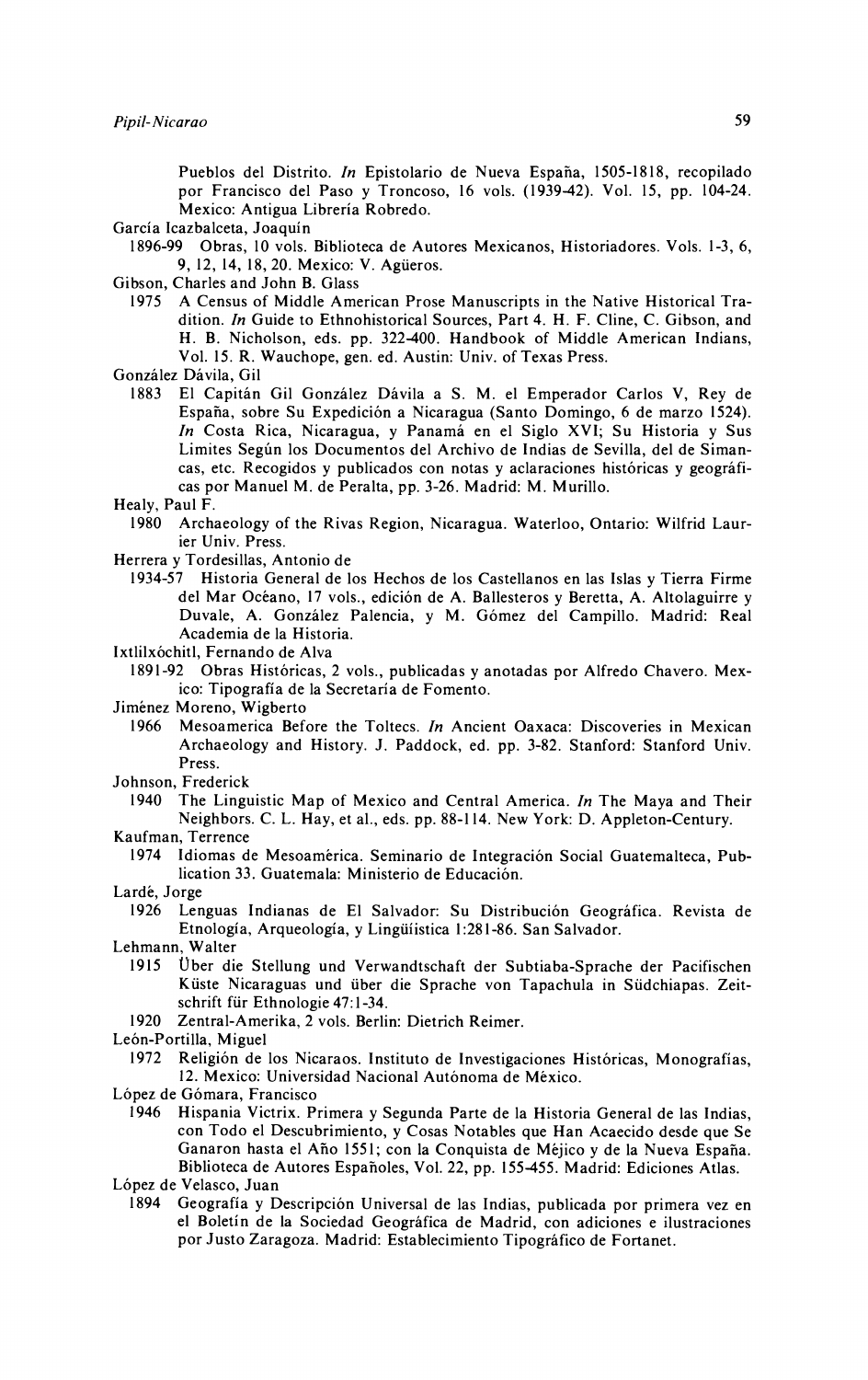- Lothrop, Samuel Kirkland
	- 1926 Pottery of Costa Rica and Nicaragua, 2 vols. New York: Museum of the American Indian, Heye Foundation.
	- 1939 The Southeastern Frontier of the Maya. American Anthropologist 41:42-54.
- Lovell, W. George, Christopher H. Lutz, and William R. Swezey
	- 1982 The Cerrato Tasaciones as Sources for Population Reconstruction in Mid-Sixteenth Century Guatemala. Paper presented at the 44th International Congress of Americanists, Manchester, England.
- Luckenbach, Alvin H. and Richard S. Levy
- 1980 The Implications of Nahua (Aztecan) Lexical Diversity for Mesoamerican Culture-History. American Antiquity 45:455-61.
- Mackie, Sedley J.<br>1924 Introduc
- *Introduction to An Account of the Conquest of Guatemala in 1524, by Pedro* de Alvarado. pp. 11-38. New York: The Cortés Society.
- MacLeod, Murdo J.
	- 1973 Spanish Central America: A Socioeconomic History, 1520-1720. Berkeley: Univ. of California Press.
- MacNutt, Francis Augustus
	- 1912 *Introduction to* De Orbe Novo, by Peter Martyr D'Anghera. Vol. 1, pp. 1-54. New York: G. P. Putnam's Sons.
- Markham, Clements R.
- 1892 A History of Peru. Chicago: Charles H. Sergel.
- Martyr D'Anghera
- 1912 De Orbo Novo. The Eight Decades of Peter Martyr D'Anghera, translated from the Latin with notes and introduction by Francis Augustus MacNutt, 2 vols. New York: G. P. Putnam's Sons.
- McQuown, Norman A.
	- 1967 Classical Yucatec (Maya). *In* Linguistics. N. A. McQuown, ed. pp. 201-47. Handbook of Middle American Indians, Vol. 5. R. Wauchope, gen. ed. Austin: Univ. of Texas Press.
- Miles, S. W.<br>1957 The
- The Sixteenth-Century Pokom-Maya: A Documentary Analysis of Social Structure and Archaeological Setting. Transactions of the American Philosophical Society, Vol. 47, Part 4. Philadelphia: The American Philosophical Society.
- Montero de Miranda, Francisco
	- 1954 Descripcion de la Provincia de Verapaz. Anales de la Sociedad de Geografia e Historia 27:342-58. Guatemala.
- Newson, Linda
	- 1982 The Depopulation of Nicaragua in the Sixteenth Century. Journal of Latin American Studies 14: 253-86.

Nicholson, H. B.

- 1955 Native Historical Traditions of Nuclear America and the Problem of Their Archeological Correlation. American Anthropologist 57:594-613.
- 1975 Middle American Ethnohistory: An Overview. *In* Guide to Ethnohistorical Sources, Part 4. H. F. Cline, C. Gibson, and H. B. Nicholson, eds. pp. 487-505. Handbook of Middle American Indians, Vol. 15. R. Wauchope, gen. ed. Austin: Univ, of Texas Press.

Oviedo y Valdés, Gonzalo Fernández de

- 1851-55 Historia General y Natural de las Indias, Islas y Tierra-Firme del Mar Océano, 4 vols. Cotejada con el códice original, enriquecida con las enmiendas y adiciones del autor, e ilustrada con la vida y el juicio de las obras del mismo por D. Jose Amador de 10s Rios. Madrid: Real Academia de la Historia.
- 1959 Natural History of the West Indies, ed. and trans. by Sterling A. Stoudemire. Chapel Hill: Univ. of North Carolina Press.
- Palau y Dulcet, Antonio
- 1948-77 Manual del Librero Hispanoamericano, 28 vols. Barcelona: Libreria Palau.
- Pineda, Juan de
	- 1908 Descripcion de la Provincia de Guatemala, 1594. *In* Relaciones Historicas y Geograficas de America Central. M. Serrano y Sanz, ed. pp. 415-71. Madrid: Victoriano Suárez.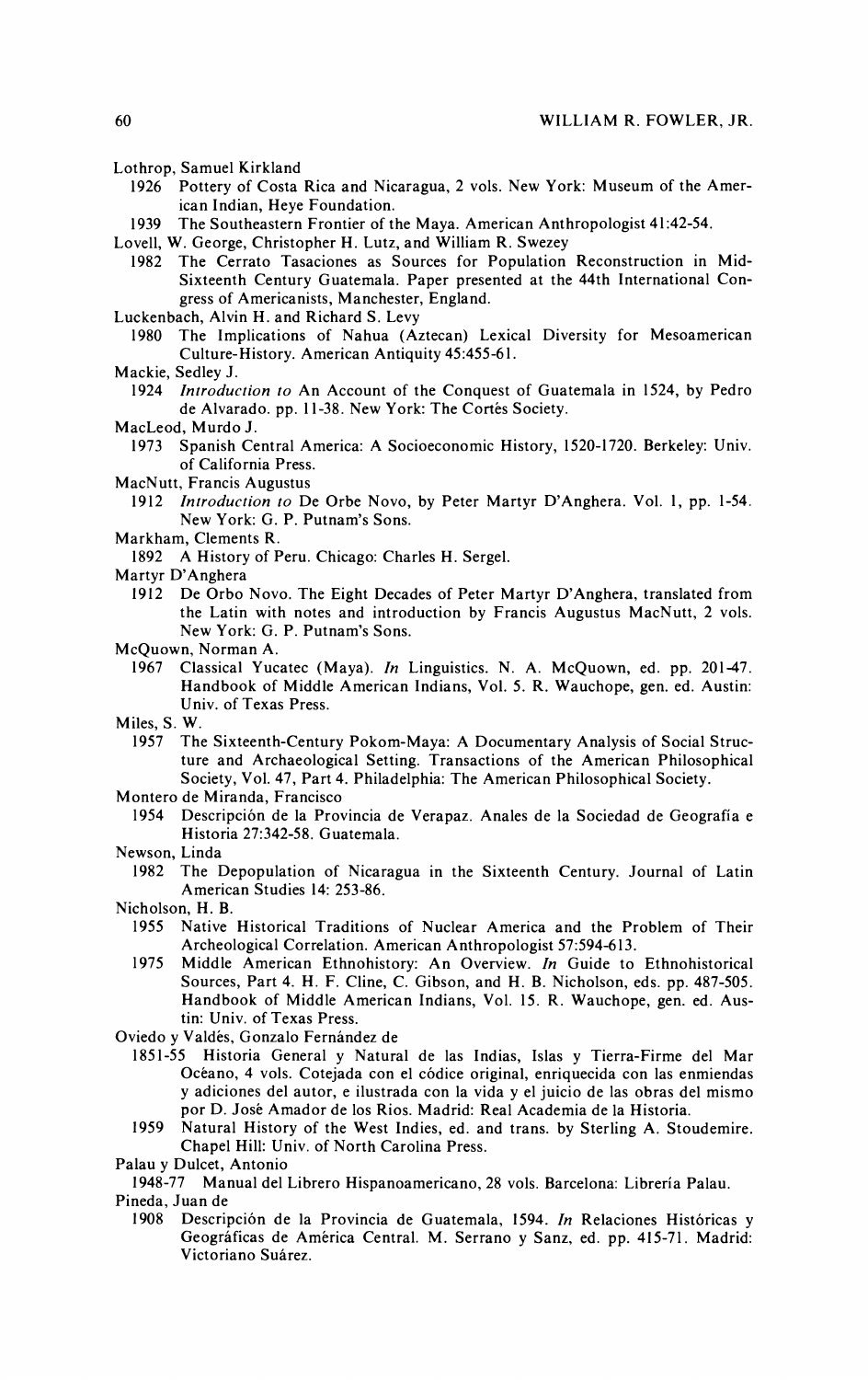- 1925 Descripcion de la Provincia de Guatemala. Anales de la Sociedad de Geografia e Historia 1:327-63. Guatemala.
- 1939 Descripcioin de la Provincia de Guatemala. Revista de 10s Archivos Nacionales 3:557-79. Costa Rica.
- 1952 Descripcion de la Provincia de Guatemala. Anales del Museo Nacional "David J. Guzman" 4:46-69. San Salvador.
- Polo Sifontes, Francis
	- 1979 Título de Alotenango. Guatemala: Ministerio de Educacioín.<br>1981 Título de Alotenango: Clave para Ubicar Geográficamente
	- Título de Alotenango: Clave para Ubicar Geográficamente la Antigua Itzcuintepec Pipil. Antropologia e Historia de Guatemala, Epoca 11, 3:109-29.
- Radell, David R.<br>1976 The Inc.
	- The Indian Slave Trade and Population of Nicaragua During the Sixteenth Century. **In** The Native Population of the Americas in 1492. W. M. Denevan, ed. pp. 67-76. Madison: Univ. of Wisconsin Press.
- Recinos, Adrian
	- 1947 Popol Vuh: Las Antiguas Historias del Quiche, traducidas del texto original, con una introduccion y notas por Adrian Recinos. Mexico: Fondo de Cultura Económica.
	- 1952 Pedro de Alvarado, Conquistador de México y Guatemala. Mexico: Fondo de Cultura Económica.
- Recinos, Adrian and Delia Goetz
- 1953 The Annals of the Cakchiquels; Title of the Lords of Totonicapan. Norman: Univ. of Oklahoma Press.
- Sharer, Robert J.<br>1974 The Pre
	- The Prehistory of the Southeastern Maya Periphery. Current Anthropology 15:165-87.
- Solano, Francisco de
	- 1970 Población y Areas Lingüísticas en El Salvador, 1772. Revista Española de Antropologia Americana 5:275-315.
	- 1974 Los Mayas del Siglo XVIII. Madrid: Ediciones Cultura Hispánica.

Squier, Ephraim G.

- 1852 Nicaragua; Its People, Scenery, and Monuments, and the Proposed Interoceanic Canal, 2 vols. New York: D. Appleton.
- 1855 Notes on Central America; Particularly the States of Honduras and San Salvador. New York: Harper and Bros.
- Stoll, Otto<br>1958 E
	- Etnografía de Guatemala, versión castellana de Antonio Gouband Carrera. Seminario de Integracion Social Guatemalteca, Publication 8. Guatemala: Ministerio de Educación Pública. (1st ed. 1884).
- Stone, Doris<br>1941 Arc
	- Archaeology of the North Coast of Honduras. Memoirs of the Peabody Museum of Archaeology and Ethnology 9 (I). Cambridge: Harvard Univ.
	- 1957 The Archaeology of Central and Southern Honduras. Papers of the Peabody Museum of Archaeology and Ethnology 49 (3). Cambridge: Harvard Univ.
	- 1966 Synthesis of Lower Central American Ethnohistory. **In** Archaeological Frontiers and External Connections. G. F. Ekholm and G. R. Willey, eds. pp. 209-33. Handbook of Middle American Indians, Vol. 4. R. Wauchope, gen, ed. Austin: Univ. of Texas Press.
- Thomas, Cyrus and John R. Swanton
	- 1911 Indian Languages of Mexico and Central America and Their Geographical Distribution. Bureau of American Ethnology, Bulletin 44. Washington, DC: Smithsonian Institution.

Thompson, J. Eric S.

- 1948 An Archaeological Reconnaissance in the Cotzumalhuapa Region, Escuintla, Guatemala. Contributions to American Anthropology and History 9 (44). Washington, DC: Carnegie Institution.
- 1970 Maya History and Religion. Norman: Univ. of Oklahoma Press.

Torquemada, Juan de

Monarquía Indiana. Introducción por Miguel León-Portilla. 3 vols. Mexico: Editorial Porrúa.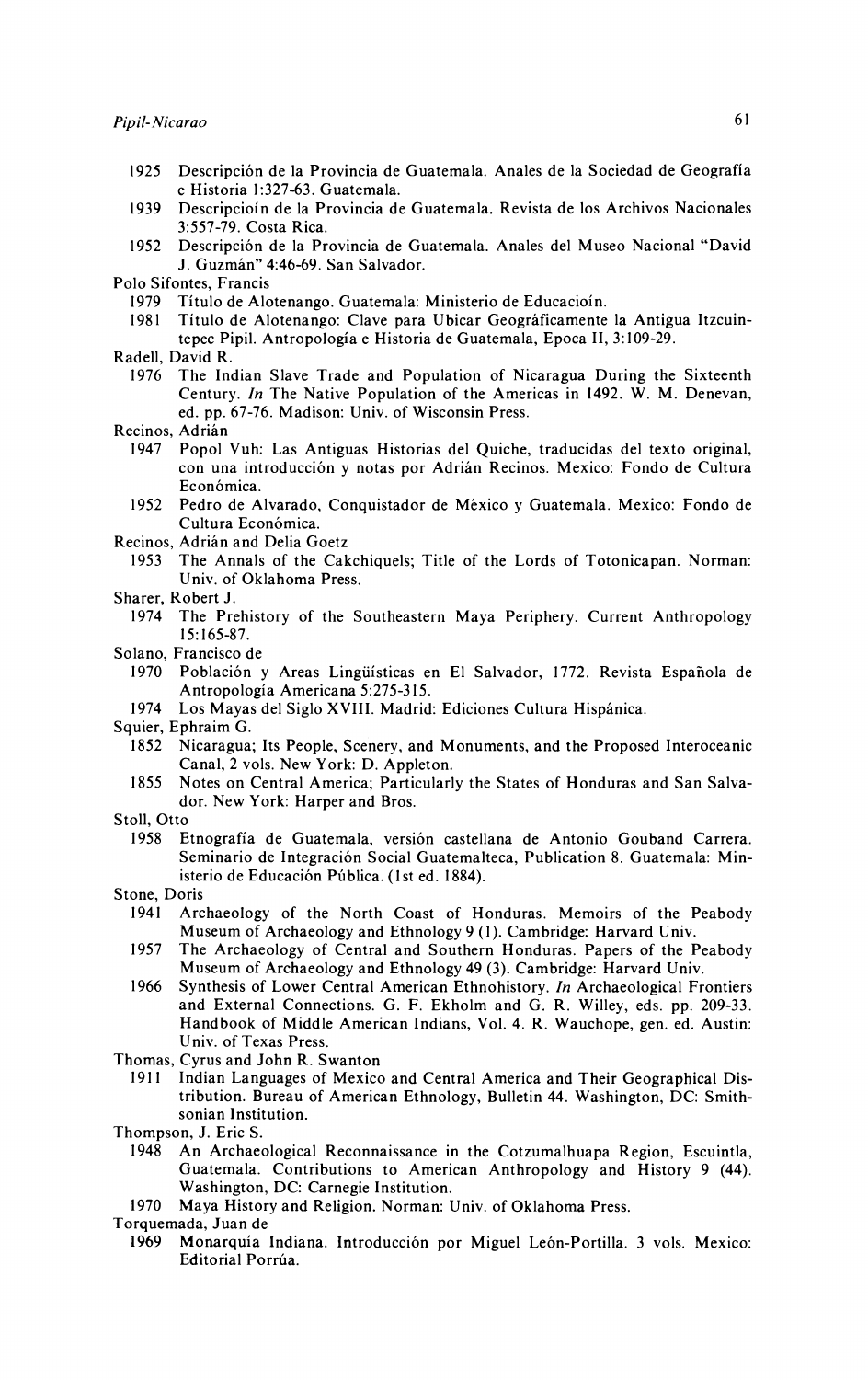1948 Pedro Martir de Anghiera Considerado como Historiador o Más Bien Cronista del Descubrimiento de América y Como Introductor o Forjador de los Dos Primeros Errores o Confusiones que Han Viciado la Historia Oficial de Ese Gran Acontecimiento. Actas del XXVI Congreso Internacional de Americanistas. Vol. 2, pp. 262-69. Madrid: S. Aquirre.

1966 Historia General del Peru, 6 vols. Carlos Milla Batres, ed. Barcelona: T. G. Seix y Barral Hmnos.

Vazquez de Espinosa, Antonio

- 1942 Compendium and Description of the West Indies, trans. Charles Upson Clark. Smithsonian Miscellaneous Collections, Vol. 102. Washington, DC: Smithsonian Institution.
- 1948 Compendio y Descripcion de las Indias Occidentales, transcrito del manuscrito original por Charles Upson Clark. Smithsonian Miscellaneous Collections, Vol;. 108. Washington, DC: Smithsonian Institution.
- 1969 Compendio y Descripción de las Indias Occidentales, edición y estudio preliminar por B. Velasco Bayón. Biblioteca de Autores Españoles, Vol. 231. Madrid: Ediciones Atlas.
- Velasco Bayón, B.
- 1969 Estudio Preliminar. *In* Compendio y Descripcion de las Indias Occidentales, by Antonio Vazquez de Espinosa. pp. v-xli.
- Wagner, Henry Raup
- 1946 Peter Martyr and His Works. Proceedings of the American Antiquarian Society 56:238-88.
- Warren, J. Benedict
- 1973 An Introductory Survey of Secular Writings in the European Tradition on Colonial Middle America, 1503-1818. *In* Guide to Ethnohistorical Sources, Part 2. H. F. Cline and J. B. Glass, eds. pp. 42-137. Handbook of Middle American Indians, Vol. 13. R. Wauchope, gen. ed. Austin: Univ. of Texas Press. Weaver, Muriel Porter

1981 The Aztecs, Maya, and Their Predecessors (2nd ed.). New York: Academic Press.

Ulloa, Luis de

Vargas Ugarte, Ruben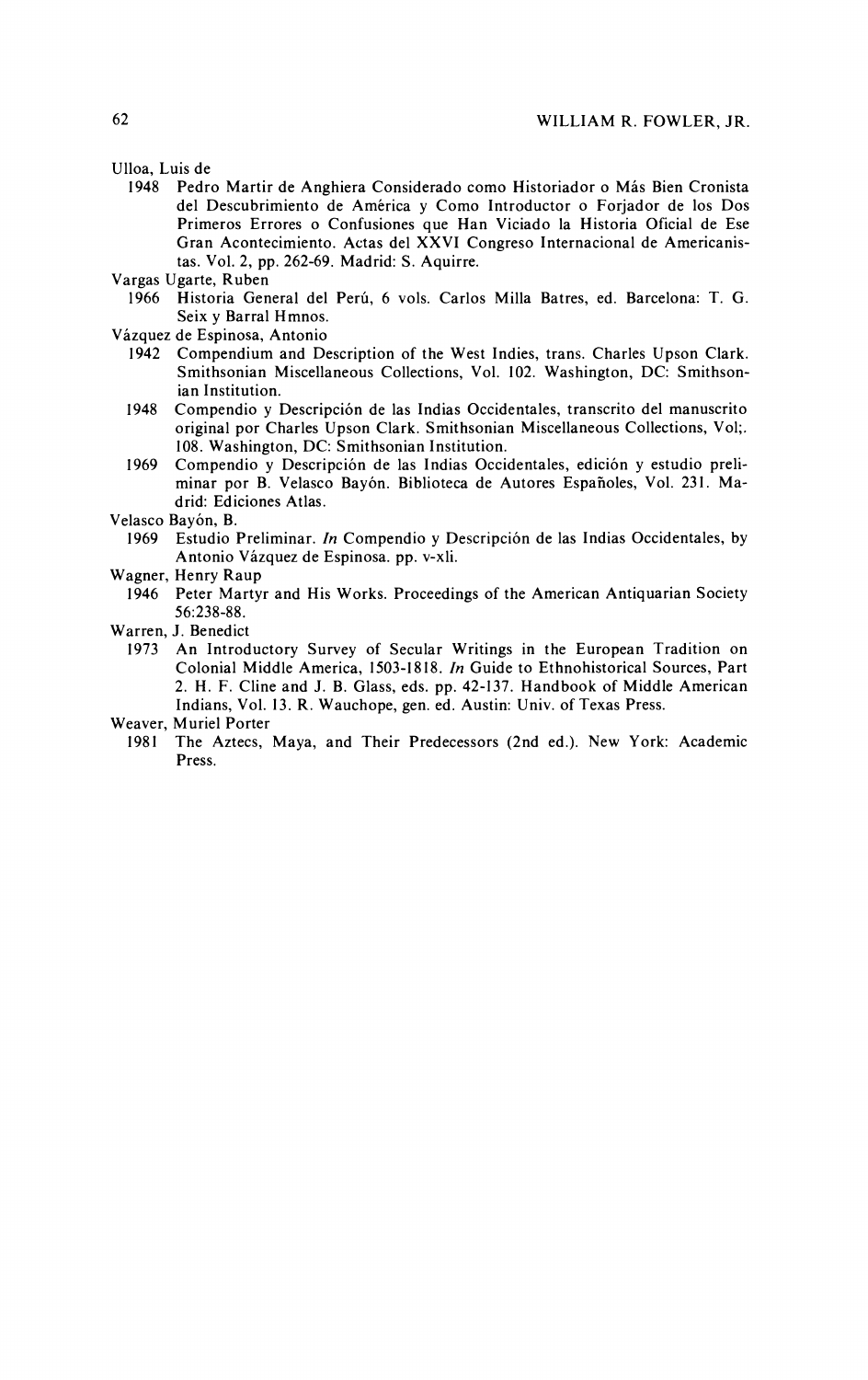http://www.jstor.org

# **LINKED CITATIONS**

*- Page 1 of 2 -*



*You have printed the following article:*

**Ethnohistoric Sources on the Pipil-Nicarao of Central America: A Critical Analysis** William R. Fowler, Jr. *Ethnohistory*, Vol. 32, No. 1. (Winter, 1985), pp. 37-62. Stable URL: [http://links.jstor.org/sici?sici=0014-1801%28198524%2932%3A1%3C37%3AESOTPO%3E2.0.CO%3B2-E](http://links.jstor.org/sici?sici=0014-1801%28198524%2932%3A1%3C37%3AESOTPO%3E2.0.CO%3B2-E&origin=JSTOR-pdf)

*This article references the following linked citations. If you are trying to access articles from an off-campus location, you may be required to first logon via your library web site to access JSTOR. Please visit your library's website or contact a librarian to learn about options for remote access to JSTOR.*

# **Notes**

**<sup>2</sup> A Note on the So-Called Alagüilac Language** Lyle Campbell *International Journal of American Linguistics*, Vol. 38, No. 3. (Jul., 1972), pp. 203-207. Stable URL: [http://links.jstor.org/sici?sici=0020-7071%28197207%2938%3A3%3C203%3AANOTSA%3E2.0.CO%3B2-J](http://links.jstor.org/sici?sici=0020-7071%28197207%2938%3A3%3C203%3AANOTSA%3E2.0.CO%3B2-J&origin=JSTOR-pdf)

# **<sup>2</sup>The Prehistory of the Southeastern Maya Periphery**

Robert J. Sharer; Horacio Corona Olea; U. M. Cowgill; Thomas E. Durbin; Ernestene Green; David C. Grove; Norman Hammond; William A. Haviland; Nicholas Hellmuth; David H. Kelley; Evelyn S. Kessler; Lech Kryzaniak; John M. Longyear III; John Paddock; Marc D. Rucker; James Schoenwetter; Jaroslav Suchy; Milena Hubschmannova; Ronald K. Wetherington; Gordon R. Willey

*Current Anthropology*, Vol. 15, No. 2. (Jun., 1974), pp. 165-187. Stable URL: [http://links.jstor.org/sici?sici=0011-3204%28197406%2915%3A2%3C165%3ATPOTSM%3E2.0.CO%3B2-9](http://links.jstor.org/sici?sici=0011-3204%28197406%2915%3A2%3C165%3ATPOTSM%3E2.0.CO%3B2-9&origin=JSTOR-pdf)

# **References**

# **A Note on the So-Called Alagüilac Language**

Lyle Campbell

*International Journal of American Linguistics*, Vol. 38, No. 3. (Jul., 1972), pp. 203-207. Stable URL:

[http://links.jstor.org/sici?sici=0020-7071%28197207%2938%3A3%3C203%3AANOTSA%3E2.0.CO%3B2-J](http://links.jstor.org/sici?sici=0020-7071%28197207%2938%3A3%3C203%3AANOTSA%3E2.0.CO%3B2-J&origin=JSTOR-pdf)

**NOTE:** *The reference numbering from the original has been maintained in this citation list.*